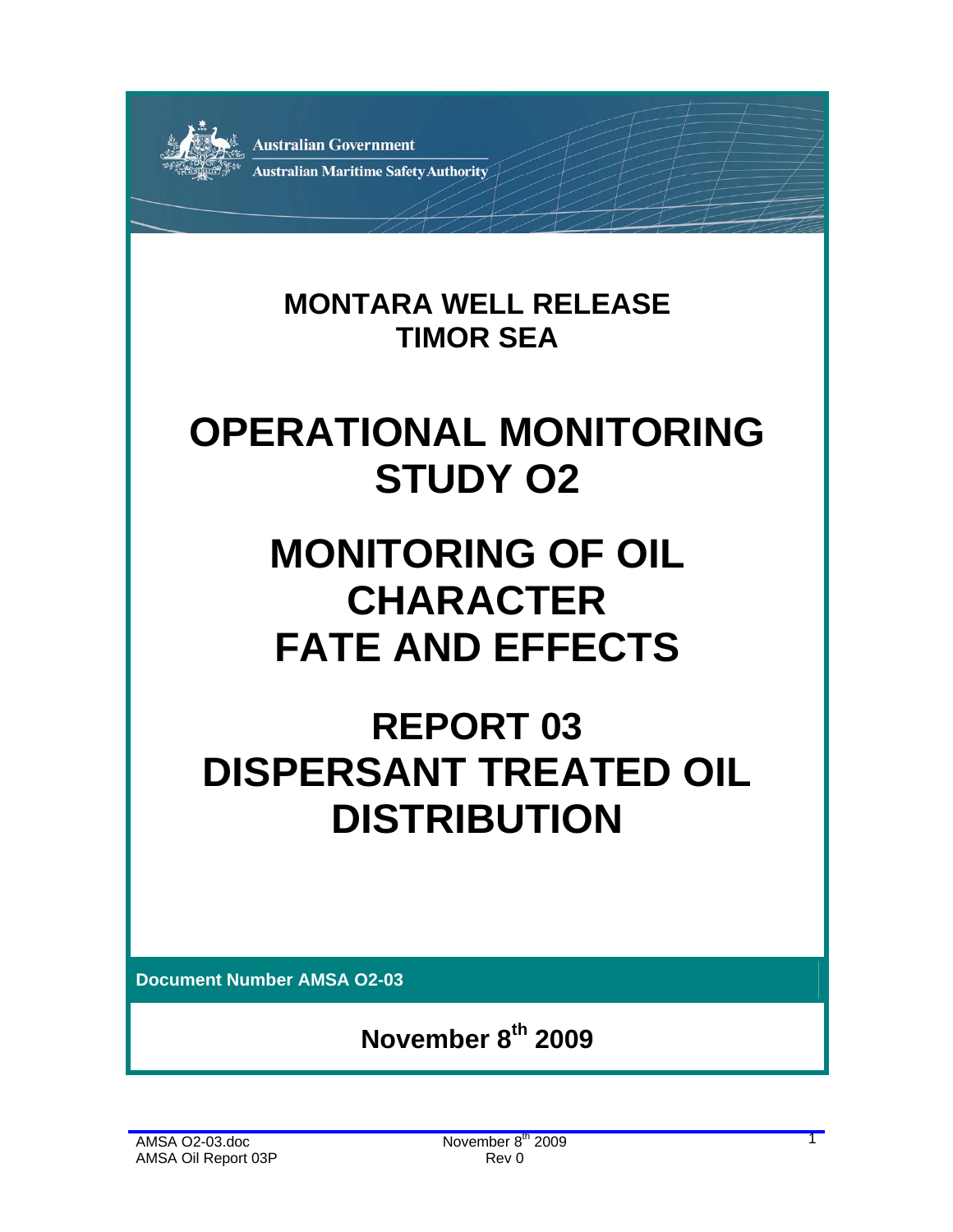| <b>DOCUMENT CONTROL</b> |                                                                             |       |                                              |  |  |  |  |
|-------------------------|-----------------------------------------------------------------------------|-------|----------------------------------------------|--|--|--|--|
| Title:                  | Monitoring Study O2 Monitoring of Oil Character, Fate and Effects Report 03 |       |                                              |  |  |  |  |
| To:                     | Paul Nelson/ Annaliese Caston, AMSA                                         |       |                                              |  |  |  |  |
| <b>Status:</b>          | Unrestricted                                                                |       |                                              |  |  |  |  |
| Doc. No.                | <b>AMSA 02-03</b>                                                           | Date: | $\frac{1}{2}$ 8 <sup>th</sup> November 2009. |  |  |  |  |

| <b>REVISION RECORD</b>              |            |                                       |  |  |  |  |  |  |
|-------------------------------------|------------|---------------------------------------|--|--|--|--|--|--|
| Draft Submitted for AMSA for Review | 01/11/2009 | Wardrop Consulting/ Leeder Consulting |  |  |  |  |  |  |
| Final submitted to AMSA (Rev 0)     | 08/11/2009 | Wardrop Consulting/Leeder Consulting  |  |  |  |  |  |  |
|                                     |            |                                       |  |  |  |  |  |  |
|                                     |            |                                       |  |  |  |  |  |  |
|                                     |            |                                       |  |  |  |  |  |  |
|                                     |            |                                       |  |  |  |  |  |  |
|                                     |            |                                       |  |  |  |  |  |  |

**This document is formatted for single or double sided printing on A4 paper** 





**Leeder Consulting**  Unit 5, 18 Redland Drive Mitcham Victoria Australia 3132 Tel: 61 3 9874 1988 Fax: 61 3 9874 1933 E-mail: melboffice@leederconsulting.com

 **and** 

SEER Associates<br>
Safety, Environment and Emergency Response<br>
(Formerly Wardrop Consulting)  $\sum_{\text{Sateiv.}}$ 28 Station Street, Drysdale, Victoria. Australia, 3222 Tel: 03 5251 5755 24Hr: 03 5251 1303 Mob: 0417 536 162, E-mail: jwardrop@seerassociates.com A.C.N. 1311 64 997 A.B.N: 60 1311 64 997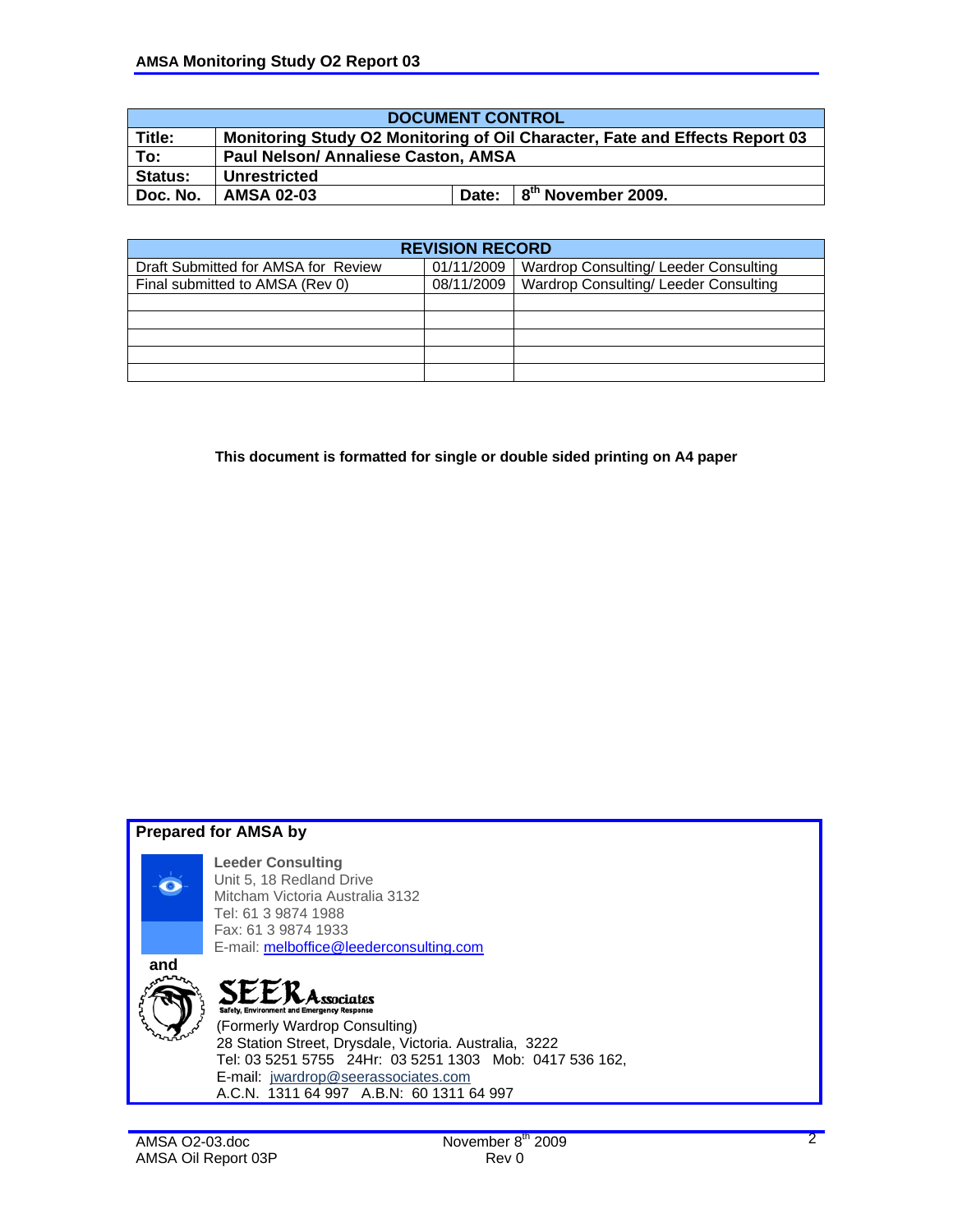### **TABLE OF CONTENTS**

| 1.0<br>1.1 | <b>INTRODUCTION</b><br>Rationale                                                                                    | $\overline{\mathbf{4}}$<br>$\overline{4}$ |
|------------|---------------------------------------------------------------------------------------------------------------------|-------------------------------------------|
| 1.2        | <b>Study Objectives</b>                                                                                             | $\overline{4}$                            |
| 2.0        | <b>METHODS</b>                                                                                                      | 5                                         |
| 2.1<br>2.2 | Fluorometry<br><b>Water Sampling and Analysis</b>                                                                   | $\frac{5}{5}$                             |
| 2.3        | Dispersant Efficacy Monitoring (Study O4)                                                                           | $6\phantom{1}6$                           |
| 3.0        | <b>RESULTS</b>                                                                                                      | 7                                         |
| 3.1        | Fluorometry                                                                                                         | 7                                         |
| 3.2        | <b>Laboratory Analysis</b>                                                                                          | $\,8\,$                                   |
| 3.3<br>3.4 | Comparison of Field Fluorometry and Laboratory Analysis<br>Fluorescence Data Obtained through Operational Study O4. | $\overline{9}$<br>10                      |
| 4.0        | <b>DISCUSSION AND RECOMMENDATIONS</b>                                                                               | 11                                        |
| 4.1        | Distribution and Fate of Dispersant Treated Oil                                                                     | 11                                        |
| 4.2        | Use of Fluorescence as a Field Measurement of Hydrocarbon Distribution                                              | 11                                        |
| 4.3        | Use of Fluorescence as a Field Measurement of Dispersant Efficiency                                                 | 12                                        |
| 5.0        | <b>REFERENCES</b>                                                                                                   | 13                                        |

| ATTACHMENT A: INDIVIDUAL DISPERSANT APPLICATION DESCRIPTIONS AND | 14 |
|------------------------------------------------------------------|----|
| <b>RESULTS</b>                                                   |    |
| ATTACHMENT B: FIELD FLUOROMETRY RESULTS STUDY 02.1 SURVEY        | 19 |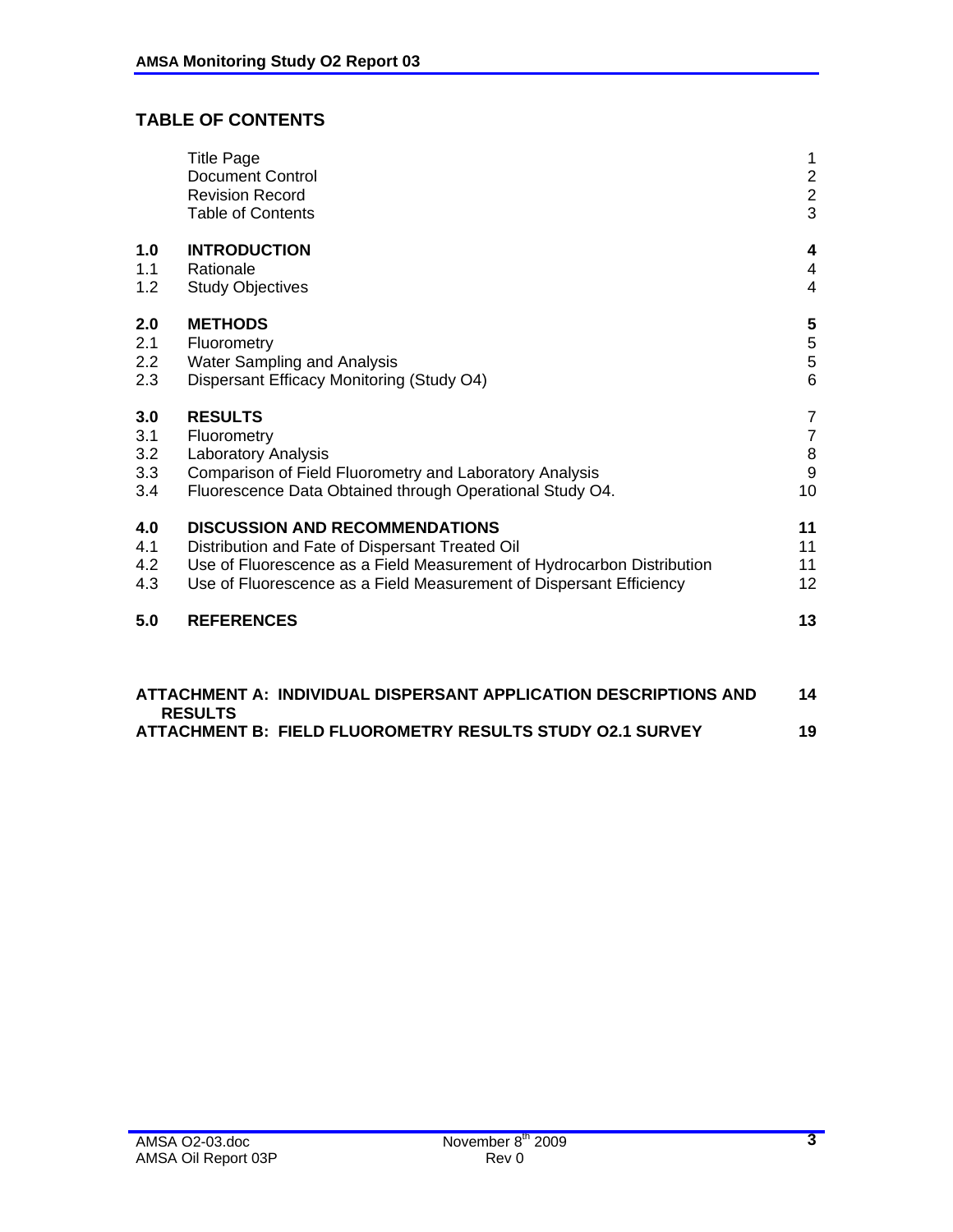#### **1.0 INTRODUCTION**

 This Report presents data obtained under the Operational Monitoring programme for the response to the Montara well release. It comprises part of Operational Monitoring Study 02 "Monitoring of Oil Character Fates and Effects".

 The information set out in this report is based on an analysis of water samples taken during a monitoring survey undertaken between 30<sup>th</sup> September and 9th October 2009 from the vessel "First Class". This survey is referred to as "Study O2.1" in this report.

 It also incorporates available fluorometric data obtained as part of the monitoring of dispersant operations; Operational Monitoring Study 04, "Monitoring of Dispersant Efficiency and Fate of Dispersed Oil".

#### **1.1 Rationale**

 Concerns have been expressed with regards the potential for hydrocarbons to enter the water column and to affect marine life. In particular, the distribution of dispersed oil has been a focus of concern. Water samples have been obtained during response operations and these have been analysed for dissolved, miscible or entrained hydrocarbons.

#### **1.2 Study Objectives**

A sampling survey was undertaken in order to:

- Collect high quality samples of surface oils for weathering and fates analysis (see AMSA Oil Reports No 1, No 4 and later reports).
- Collect water samples from the Timor Sea. These included samples from below surface oil slicks and from areas free of surface oil ("clean seas") for analysis for hydrocarbons (see AMSA

Oil Report No 2).



**Figure 1 Dispersant Application**

- Collect samples of water below dispersant treated oil slicks in order to:
	- Calibrate the fluorometric readings of dispersant operations and
	- To measure the distribution and persistence of hydrocarbons in the water column.

 Calibration of fluorometric readings involved the determination of the hydrocarbon content of water samples with corresponding fluorometric readings. It was intended that this data would be used to translate past and future fluorometric data (both from the survey and from Study O4) into Total Petroleum Hydrocarbons (TPH, ppm) equivalents.

 It should be noted that the determination of dispersant efficiency was not an objective of this study. This was covered by Operational Monitoring Study O4 (ref PTTEPAA, 2009).

 This report presents and summarises the data obtained from the operational monitoring programmes and also assesses the strength (or otherwise) of the data presented. Comments and recommendations are also made in this report on the dispersant monitoring methods used.

**4**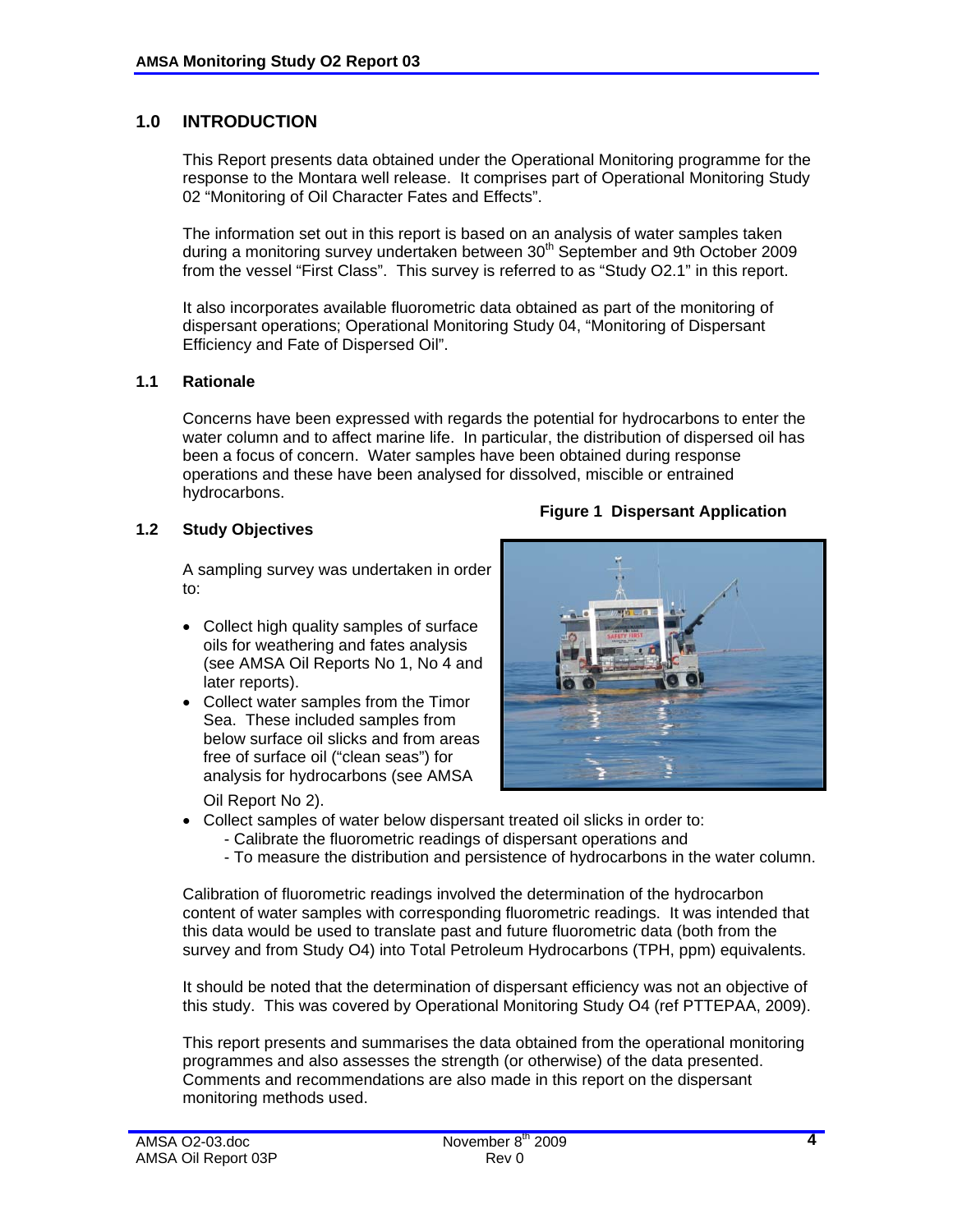#### **2.0 METHODS**

 Methodology for this study is detailed in Leeder and Wardrop Consulting, 2009 and is summarised below.

#### **2.1 Fluorometry**

 In order to obtain accurate fluorometric data the following samplings were required in the study:

- Background flourescence (no oil, no dispersant). These were to be taken at a fixed depth (1m or 2m depending on conditions) over a 12 or 24 hour period as some of the flourescent plankton periodically move up and down the water column. These samples were to be taken in waters not within the defined impact zone of the spill.
- Dispersant control: A reading of dispersant sprayed over clean water. This is used to detect any flourescence from the dispersant in seawater. This reading need not be taken on every occasion. One or two trial sprays are adequate for each type of dispersant use. Note: If this was not possible in the field then it was to be calculated in the laboratory.
- Oil only control (under oil before dispersant use). Taken under undisturbed surface oil slicks to detect the level of oil in the water column due to natural mixing (waves).
- Oil only in water in wake of response vessel. To detect oil in water as a result of vessel movements.
- Dispersed oil. Initial reading 15 minutes after spraying and then at intervals as per Table 1 until background levels are reached.

Readings were to be taken at the same depths as water samples (see Table 1).

| <b>Sample</b><br>Type                | <b>Background</b> | <b>Dispersant</b><br><b>Control</b>                                                                                                               | <b>Oil Only</b><br>(Natural)          | <b>Oil &amp; Vessel</b><br><b>Mixing</b> | <b>Dispersed</b><br><b>Oil in Water</b> |  |  |  |
|--------------------------------------|-------------------|---------------------------------------------------------------------------------------------------------------------------------------------------|---------------------------------------|------------------------------------------|-----------------------------------------|--|--|--|
| Location                             |                   | Un-impacted Area                                                                                                                                  |                                       | Oiled Area: Dispersant Treatment Site    |                                         |  |  |  |
| <b>Frequency</b>                     |                   | 2 x Per Survey Period                                                                                                                             | Each Tested Dispersant Application    |                                          |                                         |  |  |  |
| <b>Depths</b>                        |                   | Just below surface (0-0.5m), 1m, 2m, 3m. 5m and 10m if elevated hydrocarbons<br>are noted at 3m and 20m if elevated hydrocarbons are notes at 5m. |                                       |                                          |                                         |  |  |  |
| <b>Duration of</b><br><b>Reading</b> | 1 reading         | 15, 30 mins,<br>then 1 hour<br>intervals*                                                                                                         | 1 reading at<br>each depth            | 15, 30 mins, then 1 hour<br>intervals*   |                                         |  |  |  |
| Water                                |                   | As per frequency and depth                                                                                                                        | 2 x each sample type and as per depth |                                          |                                         |  |  |  |
| <b>Samples</b>                       |                   | (i.e. 20 samples)                                                                                                                                 | (i.e. 30 samples)                     |                                          |                                         |  |  |  |

#### **Table 1 Summary of Sampling for Study of Dispersant Use**

 *\* Or continuous for 3 hours or until background readings have been reached.* 

#### **2.2 Water Sampling and Analysis**

 Samples of seawater were to be taken for analysis in order to relate field fluorometric readings to concentrations of oil, dispersant and dispersed oil.

 Samples were extracted and initially analysed for total petroleum hydrocarbons (TPH). Those showing positive for TPH were to be further analysed for polyaromatic hydrocarbons (PAH).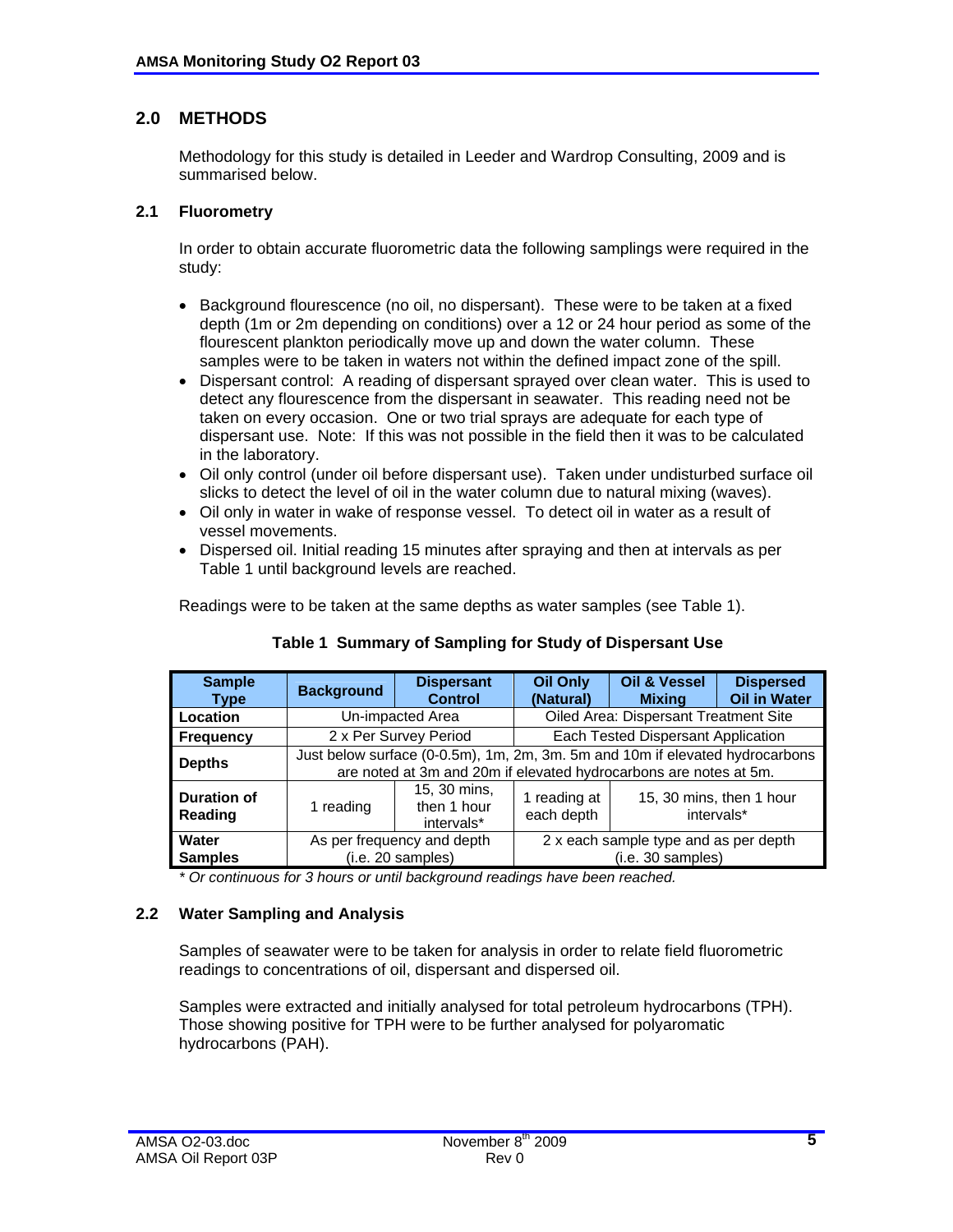#### **2.3 Dispersant Efficacy Monitoring (Study O4)**

 Methods used for this earlier study were supplied by Oil Spill Response (OSR) and comprise an Operational Work Instruction (see OSR, undated) and the manual for the test apparatus (Turner Designs, 2004).

 The methodology encompasses getting pre-dispersant application background readings as well as post application readings. Continuous readings over the survey areas are required.

Sampling depths are not stipulated.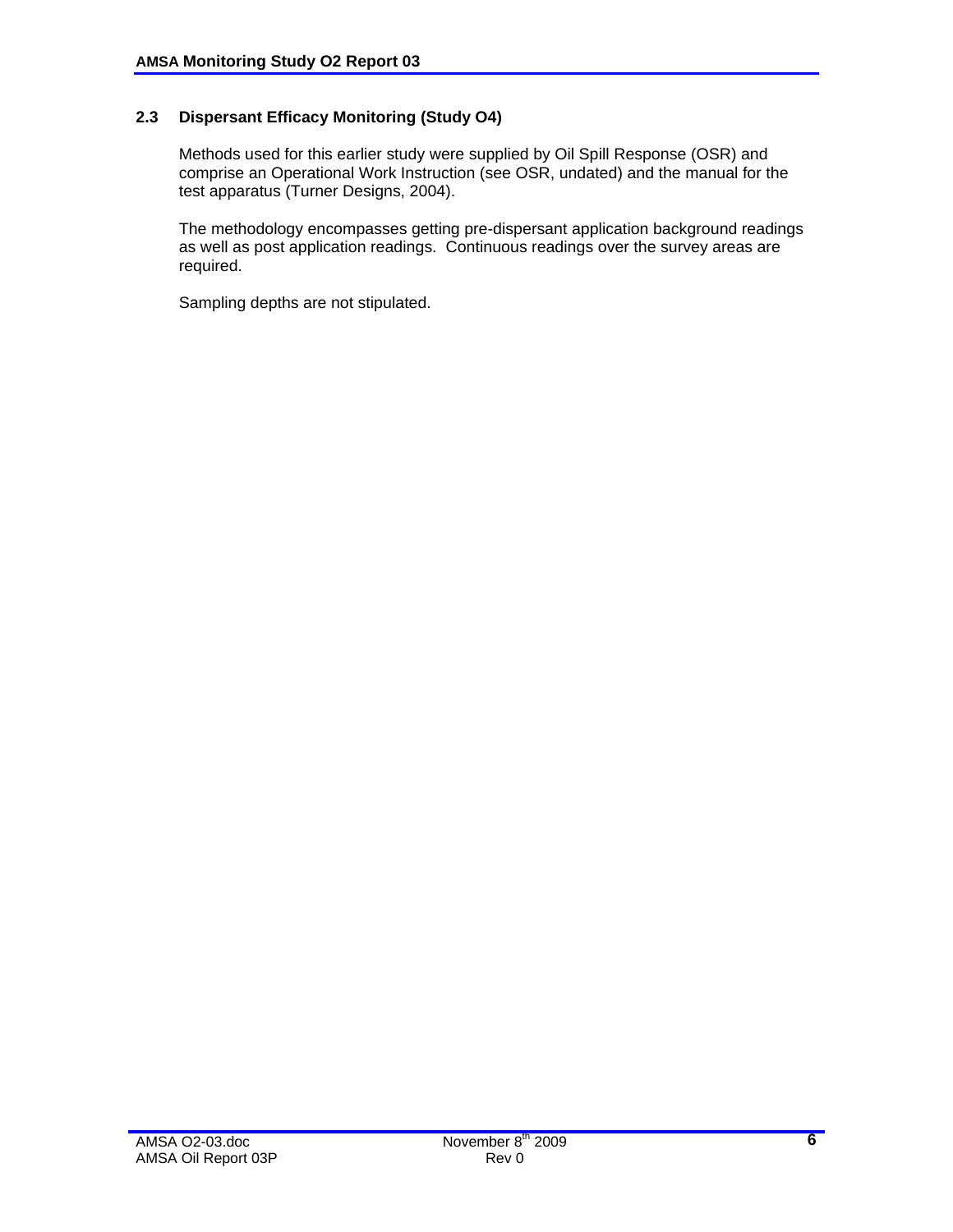#### **3.0 RESULTS**

The degree of interpretation of the data obtained during the field survey is limited due to:

- Limited field time available for sampling and monitoring of dispersant. Only 4 operations were monitored during the Study 2.1 survey.
- Use of different dispersants. Three dispersants were used in the 4 monitored operations (Ardrox 6120, Corexit 9500 and Tergo R-40). Corexit 9527 and Dasic Slickgone were also used in non-monitored operations.
- Methods of dispersant application varied between monitored operations. In some cases vessels were used to supply agitation to dispersant treated slicks but not in others.

Descriptions of each of the monitored dispersant operations is provided in Attachment A.

As noted in Section 2, the depth of fluorometric readings was restricted to the top 5m of the water column due to the limitations of the equipment used.

Surface samples (<0.5m) were also sometimes not recorded due to wave action exposing the fluorometer probe resulting in inaccurate readings.

Fluorometry readings taken are provided in Attachment B and summarised in Tables 1 and 2.

The number of "clean" readings taken within the impacted area was limited due to the widespread distribution of the waxy films. These are the residues from weathered oil.

The limited data provided in Table 1 does suggest an elevated fluorescence below the wax film but this is not supported by analysis of water samples (see also AMSA Oil Report No.2).

Fluorometry indicates a general increase after the application of dispersant although the increase is small and highly variable.

#### **3.1 Fluorometry Table 1 Summary Fluorometry Readings in "Clean" Seawater**

|                  | <b>Ave TCF Readings</b>         |                          |                              |  |  |  |  |  |
|------------------|---------------------------------|--------------------------|------------------------------|--|--|--|--|--|
| <b>Depth</b>     | <b>Under</b><br><b>Wax Film</b> | Clean<br><b>Seawater</b> | <b>Under</b><br><b>Algae</b> |  |  |  |  |  |
| 0.5 <sub>m</sub> |                                 | 0.316                    | 0.213                        |  |  |  |  |  |
| 1 <sub>m</sub>   | 0.815                           | 0.325                    | 0.348                        |  |  |  |  |  |
| 2m               | 0.747                           | 0.323                    | 0.195                        |  |  |  |  |  |
| 3m               | 0.800                           | 0.333                    | 0.182                        |  |  |  |  |  |
| 4m               | 0.812                           | 0.345                    |                              |  |  |  |  |  |
| 5 <sub>m</sub>   | 0.644                           |                          | 0.186                        |  |  |  |  |  |

#### **Table 2 Summary Fluorometry Readings**

| <b>Time after Use</b> |                | <b>Ave TCF Readings</b> |       |       |  |  |  |
|-----------------------|----------------|-------------------------|-------|-------|--|--|--|
| <b>Dispersant</b>     |                | Min                     | Max   | Ave   |  |  |  |
|                       | 1 <sub>m</sub> | 0.27                    | 4.004 | 1.768 |  |  |  |
|                       | 2m             | 1.069                   | 3.226 | 1.811 |  |  |  |
| 0min                  | Зm             | 0.926                   | 4.018 | 2.002 |  |  |  |
|                       | 4m             | 0.933                   | 2.240 | 1.378 |  |  |  |
|                       | 5m             | 0.714                   | 2.240 | 1.357 |  |  |  |
|                       | 1m             | 0.177                   | 0.932 | 0.593 |  |  |  |
|                       | 2m             | 0.131                   | 1.612 | 0.811 |  |  |  |
| 60min                 | 3m             | 0.123                   | 1.414 | 0.739 |  |  |  |
|                       | 4m             | 0.701                   | 1.481 | 1.042 |  |  |  |
|                       | 5m             | 0.13                    | 2.177 | 1.303 |  |  |  |
|                       | 1m             | 0.675                   | 2.358 | 1.439 |  |  |  |
|                       | 2m             | 0.607                   | 2.370 | 1.286 |  |  |  |
| 120min                | Зm             | 0.602                   | 2.465 | 1.442 |  |  |  |
|                       | 4m             | 1.063                   | 2.557 | 1.810 |  |  |  |
|                       | 5m             | 0.643                   | 2.498 | 1.381 |  |  |  |

This data does not, in itself, indicate the

distribution of the dispersed oil nor the concentration of hydrocarbons in underlying waters. In order to achieve the latter the fluorescent readings must be calibrated against measured hydrocarbons in the water samples (see Section 3.3).

Nor does the data indicate the degree of effectiveness of dispersant use.

**7**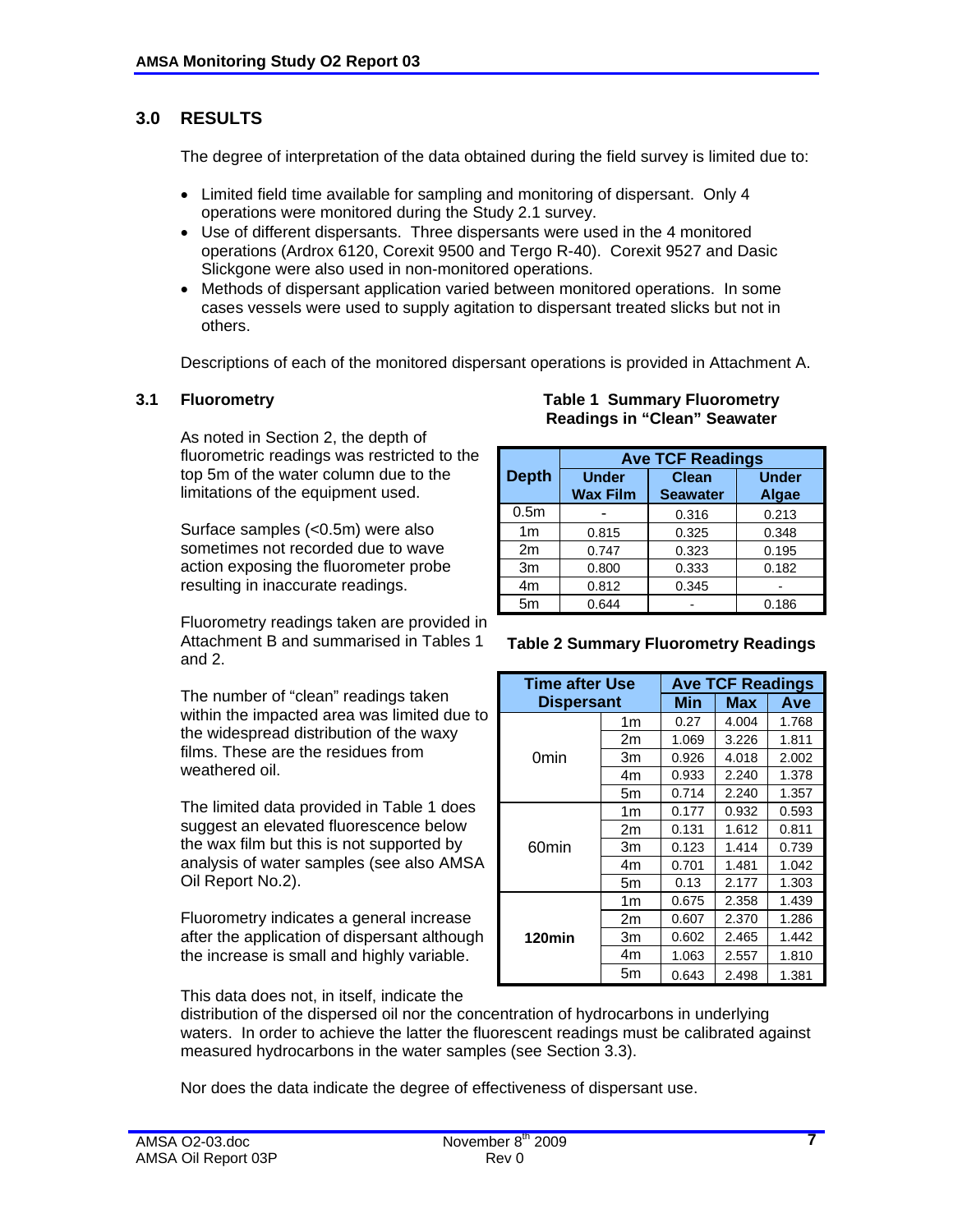In order for the data to allow such an assessment it is necessary to determine the meaning of fluorescence values in terms of oil concentration in the water column (e.g. TPH), the area of the dispersed oil plume over time and the volume of oil on the surface which was treated with dispersant.

#### **3.2 Laboratory Analysis**

Samples taken from below dispersant treated surface oil was analysed for TPH and is currently being analysed for PAHs. Samples were taken over a three hour period to detect delayed dispersion and also possible dilution of dispersed oil in water.

Data from three of the four monitored applications are shown in Figure 1.

Tergo spraying operations are not shown as these indicate little or no dispersion (see Attachment A).

The top graph shows Corexit 9500 applied without vessel agitation and the middle graph shows the distribution with agitation. Although the differences in oil distribution at depth and overtime are evident it is not possible to explain these due to the limited data. Differences could be ascribed to:

- Different degrees of weathering of the treated oil and consequent differences in amenability to dispersant.
- Different thicknesses of treated slicks and consequences differences in volumes of oil treated and entering the water.
- Effects of agitation.
- Differences in natural processes influencing vertical distribution and dilution (waves, currents).

These could be resolved through additional monitoring of dispersant operations and/or monitoring of each operation over a wider area.





Nevertheless the graphs do show the distribution of hydrocarbons at depth and over time and provide indicative concentrations of hydrocarbons in the water column.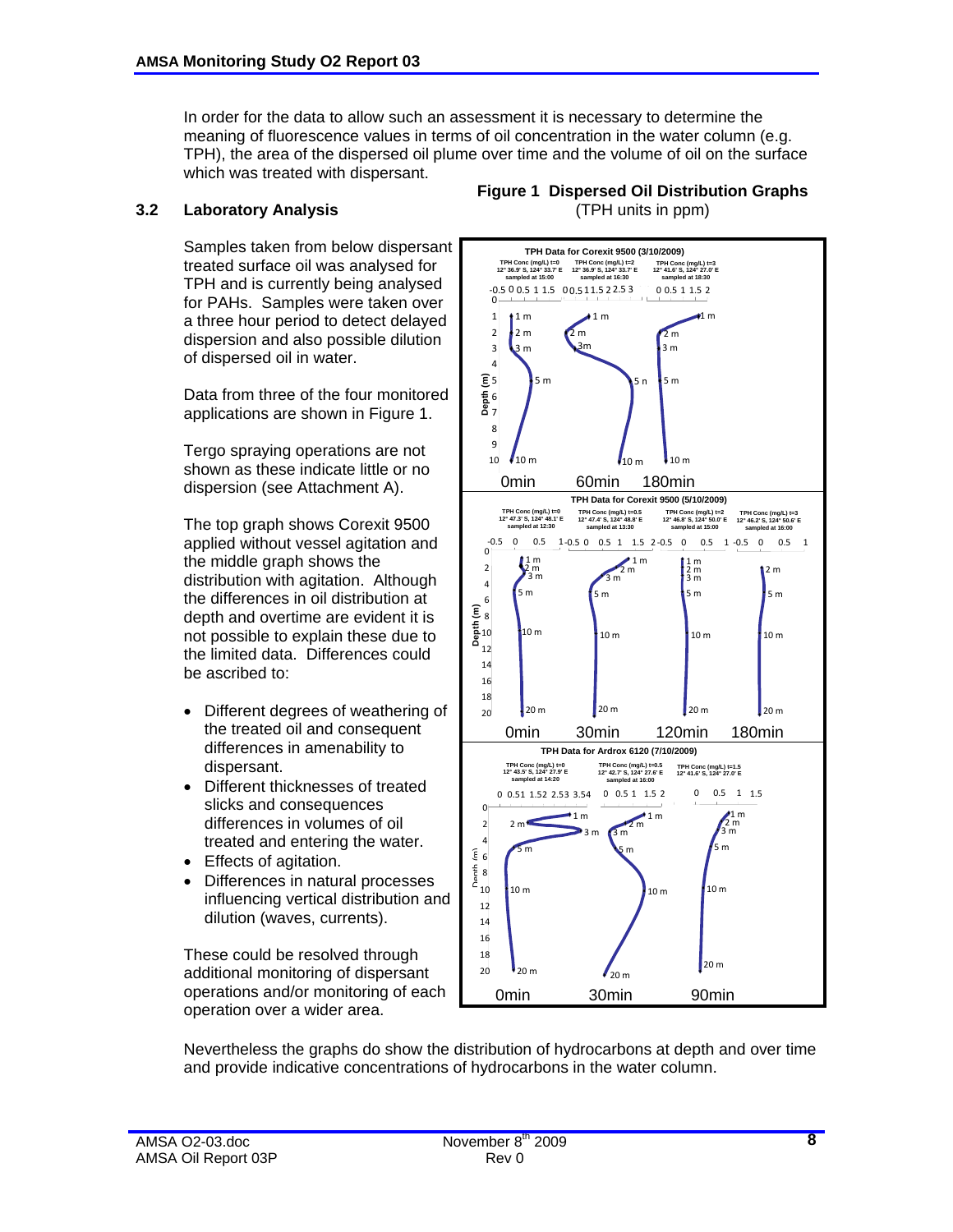#### **3.3 Comparison of Field Fluorometry and Laboratory Analysis**

 As noted in Section 1 it was intended that hydrocarbons in the water column would be measured using both fluorometric readings and laboratory analysis and that results would be compared in order to:

- Determine the relationship between the two data sets.
- Assess the suitability of fluorometry for field assessment of dispersant use.

Paired data is shown in Table 3 and compared graphically in Figure 2.

| Table 3 Fluorometric and Corresponding Analytical Data for Paired Water |  |
|-------------------------------------------------------------------------|--|
| <b>Samples</b>                                                          |  |

| <b>Average</b><br>TCF | <b>TPH</b><br>(ppm) | Average<br><b>TCF</b> | <b>TPH</b><br>(ppm) | Average<br><b>TCF</b> | <b>TPH</b><br>(ppm) | <b>Average</b><br><b>TCF</b> | <b>TPH</b><br>(ppm) |
|-----------------------|---------------------|-----------------------|---------------------|-----------------------|---------------------|------------------------------|---------------------|
| 4.004                 | 3.200               | 0.714                 | 0                   | 0.551                 | 0                   | 3.248                        | 0                   |
| 3.226                 | 1.300               | 0.985                 | 1.3                 | 0.27                  | $\Omega$            | 1.752                        | 0.05                |
| 4.018                 | 3.700               | 0.929                 | 0.93                | 1.139                 | 0                   | 0.177                        | 0                   |
| 1.518                 | 0.660               | 0.942                 | 0.5                 | 1.063                 | 0                   | 0.131                        | 0.21                |
| 1.568                 | 1.400               | 0.918                 | 0.15                | 1.118                 | 0.8                 | 0.123                        | 0                   |
| 1.511                 | 0.740               | 0.675                 | 0.5                 | 0.932                 | 1.1                 | 0.13                         | 0.6                 |
| 1.609                 | 0.190               | 0.607                 | 0.1                 | 1.612                 | 0.8                 | 1.857                        | 0.15                |
| 1.299                 | 0.390               | 0.602                 | 0                   | 1.414                 | 0.48                | 0.237                        | 0.15                |
| 1.031                 | 0.17                | 0.631                 | 0                   | 1.934                 | 3                   | 0.217                        | 0.12                |
| 1.069                 | 0.15                | 0.544                 | 0                   | 1.363                 | 1.6                 | 0.148                        | 0.09                |
| 0.926                 | 0.22                | 0.53                  | 0                   | 4.325                 | 0.05                | 3.248                        | 0                   |

#### **Figure 2 Comparison of Field and Laboratory Data for Hydrocarbons in Water**



 *TPH = Total Dissolved Hydrocarbons (ppm) laboratory data. Ave TCF = Temperature corrected fluorescence.*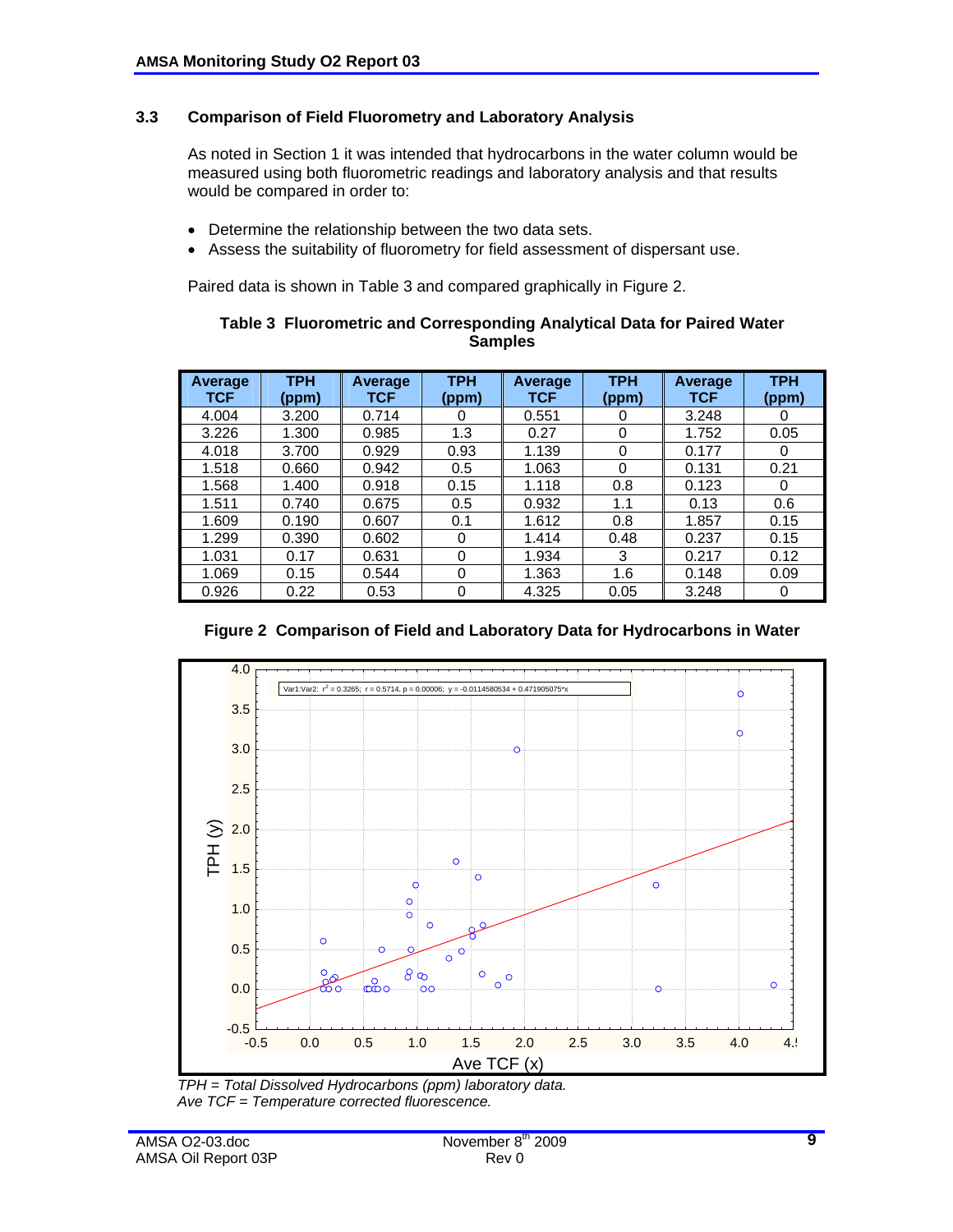Correlation between TPH and field fluorometry readings is poor. This is probably due in part to the highly variable levels of non-hydrocarbon associated fluorescence; as indicated in Figure 2 by the readings along the "x" access (TPH=0). This is likely be due to natural fluorescence although the range of fluorescence readings is greater than the readings obtained in "clean" water samples (refer to Table 1). Other potential sources of difference could be due to:

- The presence of dispersant in the seawater. Laboratory analysis is currently assessing samples for dispersant. This may help resolve the cause of some of the observed lack of correlation but such analysis cannot be undertaken in the field.
- Time difference between fluorometric reading and obtaining of sample. This could resulting "drift" of the vessel or dispersed oil plume. Significant differences due to this would in any case cast doubt on the validity of "spot" sampling.

#### **3.4 Fluorescence Data Obtained through Operational Study O4.**

 Only limited data from this programme has been received and reviewed to date, and so will be compared at a later date. Interpretation of the data in terms of measuring dispersant efficiency or the concentration or distribution of oil in the water column is not possible as no calibration against hydrocarbons in water appears to have been undertaken.



#### **Figure 3 Indicative Field Report of Dispersion Operations (Study O4)**

 Data output does indicate elevated fluorescence after the application of dispersants and this, together with the before and after application data record shown in Figure 3 indicates that successful dispersion was achieved on this occasion (see also photo record in Attachment A).

 It should be noted also that Study O4 reporting used Raw Fluorescence (RF) data whereas the Study O2.1 Survey reported Temperature Corrected Fluorescence (TCF). Whilst RF cannot be corrected to TCF now, the consequent error margins are considered small.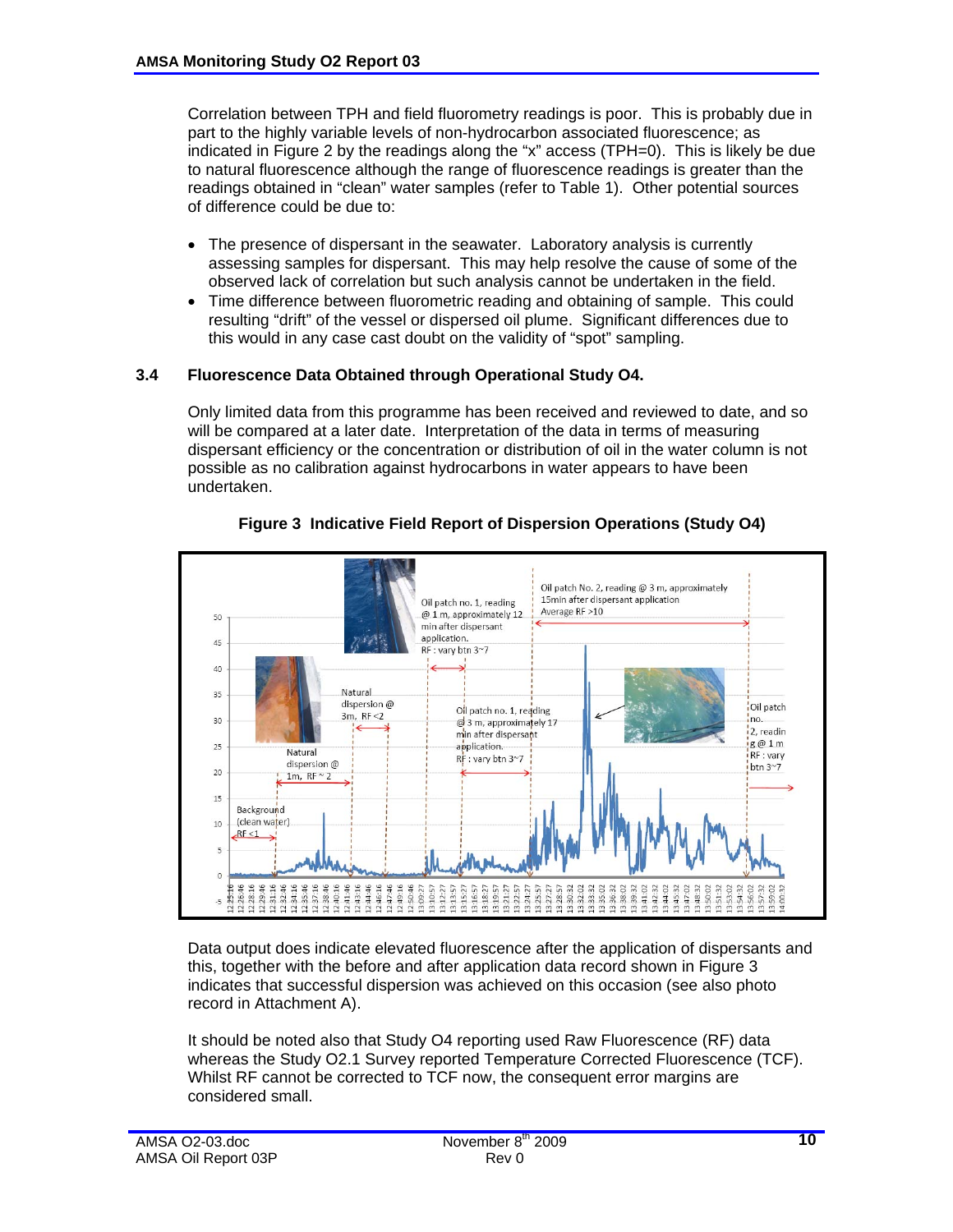#### **4.0 DISCUSSION AND RECOMMENDATIONS**

#### **4.1 Distribution and Fate of Dispersant Treated Oil**

 The chemical analysis of sampled waters suggests that concentrations of dispersed oil below treated slicks are low (<5ppm) and are rapidly diluted over depth and time (to <1ppm). However, the sample size of these readings is small and is not supported by longer term sampling.

 The use of fluorescent data is problematic in that it cannot be correlated with measured hydrocarbons in water.

#### **Recommendations**

 For environmental effects assessment purposes, the distribution and concentration of dispersed oil should be modelled using available 3D models. Water quality data from Study O.2.1, and if possible Study O4, should be used to check ("benchmark") model output.

 In the absence of laboratory assessment of dispersant efficiencies of different dispersants under varying conditions and applied to varying oil weathering states are undertaken, modelling should assume the "worst case" conditions for water column effects (i.e. 100% effectiveness). Note: It is not possible to undertake the required laboratory studies within a reasonable timeframe.

#### **4.2 Use of Fluorescence as a Field Measurement of Hydrocarbon Distribution**

 The use of dispersants use is of concern to a number of commercial and environmental organisations and this must be recognised. It is expected that reasonable measurement or predication of dispersed oil distribution and concentrations, supported by measurement, should be incorporated into oil spill planning, response and monitoring.

 This has been done to a degree with the implementation of fluorescent monitoring (Study O4) although this is focussed mainly on measuring dispersant efficiency (see Section 4.2.2). Study O2.1 was focussed, in part, on determining dispersed oil distribution.

 Neither study provided data enabling an accurate measurement of dispersed oil concentrations, duration, distribution (vertical or horizontal) or of plume trajectory. Supporting aerial; surveillance, if undertaken, may provide some indication of initial trajectory,

 While the methods of Study O2.1 includes "controls" which allow for determination of contribution of vessel mixing to oil in water and influence of dispersant and natural fluorescence these take time and the cooperation of operational vessels. This cooperation requires a disruption of operations. If such a study is to be adopted then dispersant spraying protocols should be amended to ensure that they are an integral part of the approved and required procedure.

 Study O2.1 methods allow for calibration of fluorometry and analytical data (TPH) but on the basis of the data from the current study this correlation would appear to be poor.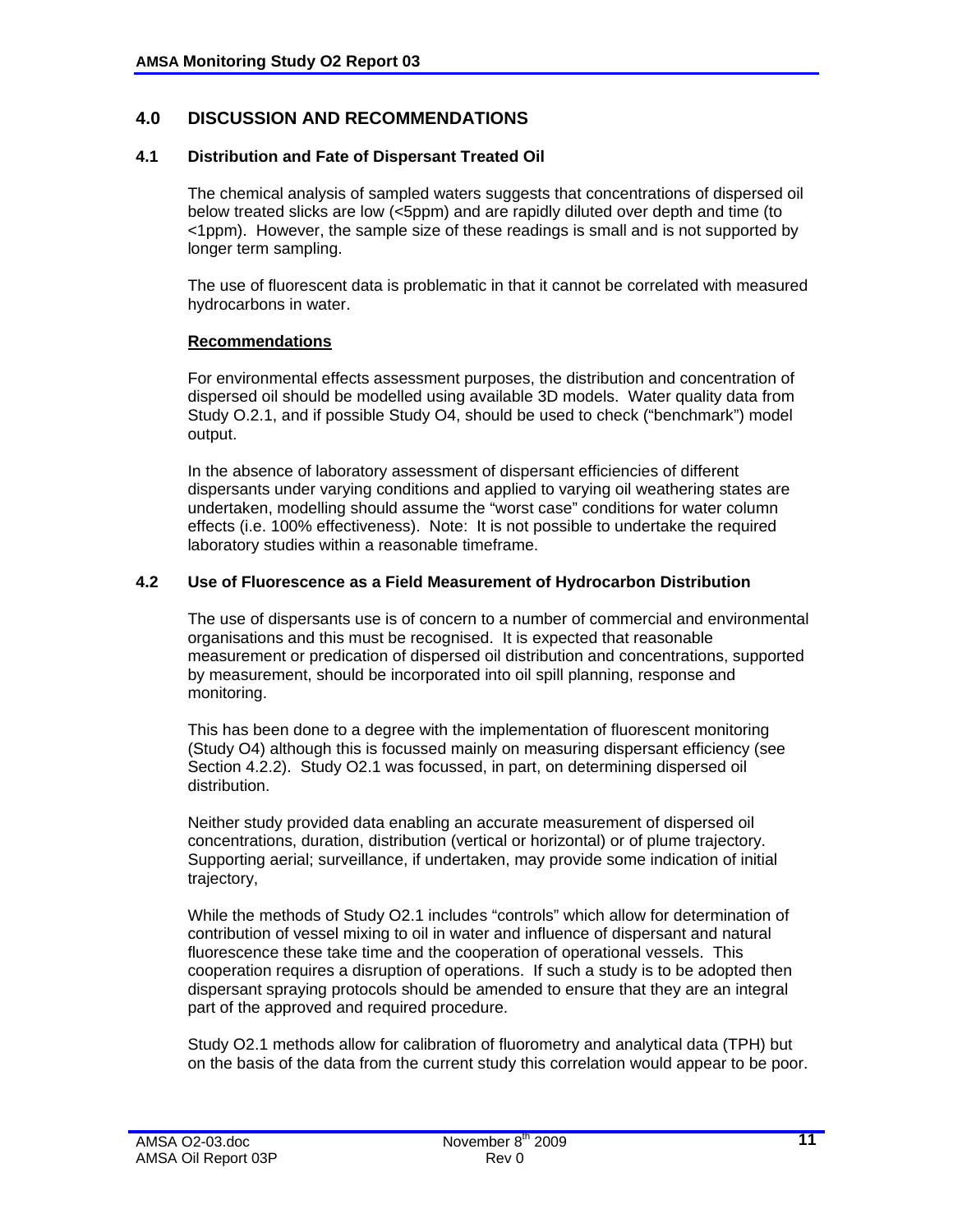#### **Recommendations**

 Monitoring of dispersed oil concentrations, duration, distribution (vertical or horizontal) or of plume trajectory should be undertaken as a key element of spill response operations. This requires that methods be incorporated into Standard Operating Procedures for dispersant use. This may be generally applicable or applied under certain conditions.

 Alternative methods should be explored. In particular, the use of programmed or remotely controlled ROVs ("e.g. "gliders") with suitable sensors should be assessed. Such systems are currently available within Australia.

 The need to be able to convert fluorometry or other field readings into hydrocarbon concentrations must be addressed.

#### **4.3 Use of Fluorescence as a Field Measurement of Dispersant Efficiency**

 The methods used in Study O4 cannot provide an indication of dispersant efficiency. Apart from the problems noted in Section 4.2.1, the inability to accurately measure surface oil thickness or volumes means that even accurate measurement of oil concentrations in the water column cannot provide data to enable such a calculation.

 Calculations of effectiveness must, therefore, rely on visual estimates of oil thicknesses and coverage. Inasmuch as these can be taken before and after dispersant application it would seem that a comparison of before and after observations would be as accurate as any based on fluorometry.

 Visual observations were made from the dispersant vessels and these were supported by photographic evidence and "field testing" of the oil for dispersant effectiveness. Electronic transfer of digital images will often allow confirmation of observations from the Incident management Team within an operational timeframe. However, the use of the technique should be uniform in its application, undertaken regularly and formally documented.

#### **Recommendations**

 The use of fluorometric methods for dispersant efficiency monitoring should be reassessed.

 Existing visual assessments methods should be supported by more formal procedures and reporting requirements.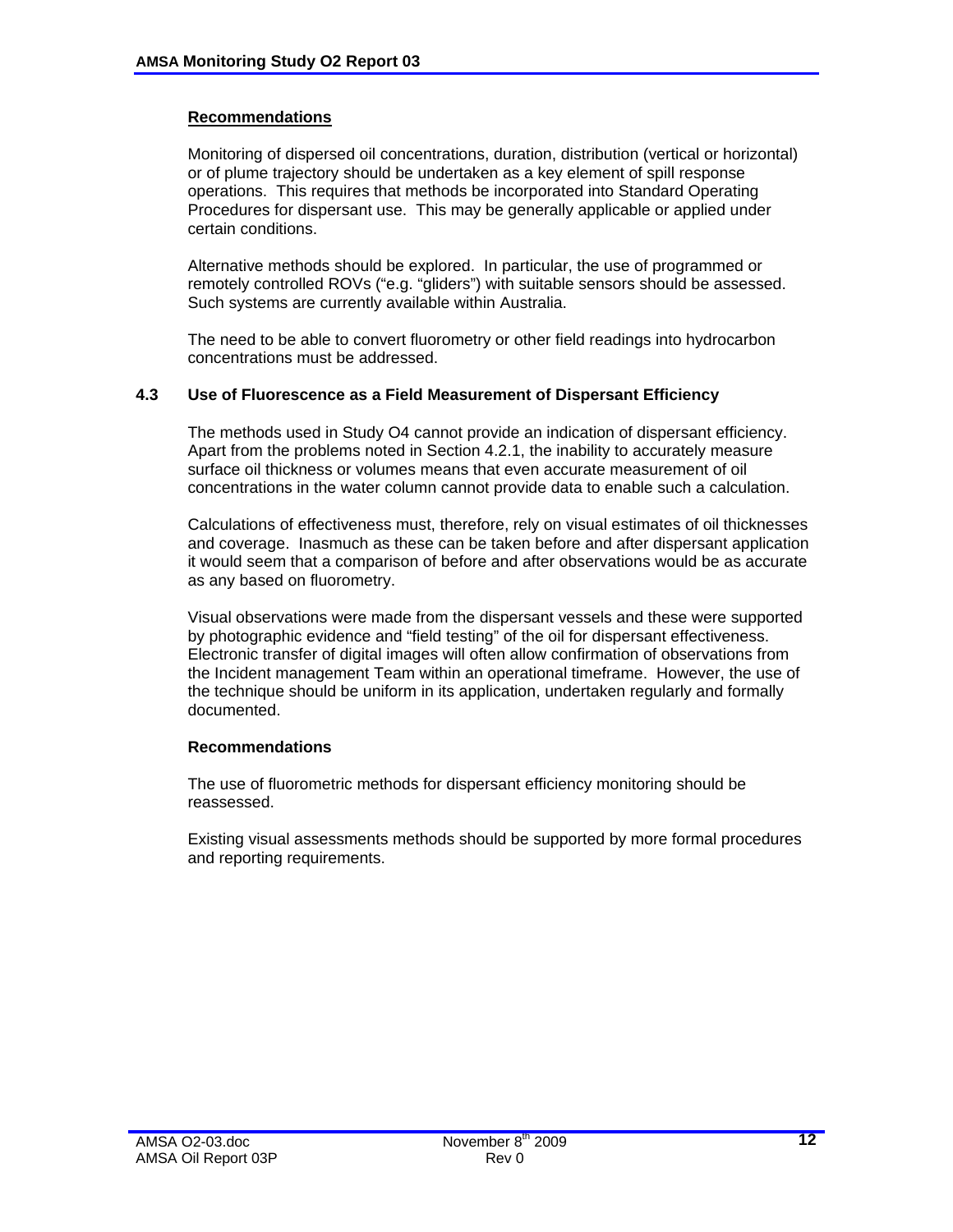#### **5.0 REFERENCES**

- AMSA. 2009a. Monitoring of Oil Character, Fate and Effects Report 01: Oil Character.
- AMSA. 2009b. Monitoring of Oil Character, Fate and Effects Report 02: Water Quality.
- Leeder Consulting. 2009. West Atlas Oil Spill Water Sampling. Report M091522B Prepared for Australian Maritime Safety Authority 22<sup>nd</sup> October, 2009.
- Leeder Consulting and Wardrop Consulting. 2009. Monitoring Study O2: Monitoring of Oil Fates and Effect. Study Design and Scope. Document No. Montara 04-02.
- Oil Spill Response (OSR). Undated. Operational Work Instruction.
- PTTEPAA. 2009. Monitoring Plan for the Montara Well Release Timor Sea. Document No. PTTEPPAA 04.
- Turner Designs. 2004. SCUFA (Self-contained Underwater Fluorescence Apparatus) User's Manual. Revision 2.3, P/N 998-2002.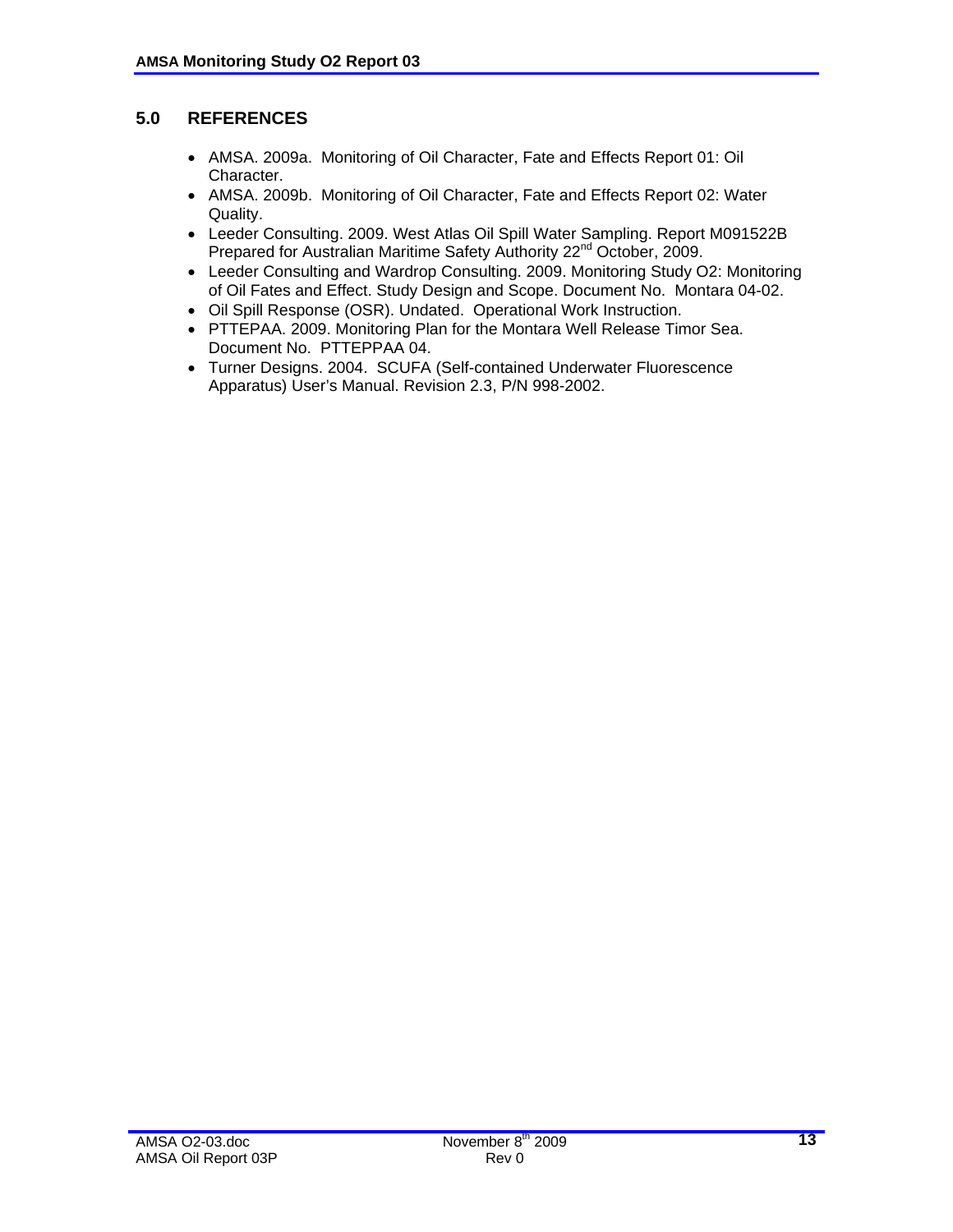#### **ATTACHMENT A: INDIVIDUAL DISPERSANT APPLICATION DESCRIPTIONS AND RESULTS (STUDY O2.1 SURVEY)**  *Note: All results are in mg/L. nd = not detected ( <0.01 mg/L)*

| A.1 | <b>Location</b>   |          | 12° 45.4' S, 124° 33.6' E (Initial)                                                          |                |                |                |                |    |                 |
|-----|-------------------|----------|----------------------------------------------------------------------------------------------|----------------|----------------|----------------|----------------|----|-----------------|
|     | <b>Dispersant</b> |          | <b>Tergo R-40</b>                                                                            |                |                |                |                |    |                 |
|     | <b>Operation</b>  |          | A series of water samples was collected from beneath a slick of fresh and                    |                |                |                |                |    |                 |
|     |                   |          | emulsified oil on the 1 <sup>st</sup> of October, beginning at 11:00. Dispersant was sprayed |                |                |                |                |    |                 |
|     |                   |          | over the slick at around 11:10. There was no wind to provide mechanical agitation,           |                |                |                |                |    |                 |
|     |                   |          | and conditions were very still. No agitation was supplied by the vessel.                     |                |                |                |                |    |                 |
|     | <b>Results</b>    |          | <b>Depth</b>                                                                                 | 1 <sub>m</sub> | 2m             | 3m             | 5m             | 10 | 20 <sub>m</sub> |
|     |                   | Time     | <b>Sample ID</b>                                                                             | 2009020<br>369 | 2009020<br>368 | 2009020<br>367 | 2009020<br>366 |    |                 |
|     |                   |          | TPH C6-C9                                                                                    | nd             | nd             | nd             | nd             |    |                 |
|     |                   | $\Omega$ | TPH C10-C14                                                                                  | nd             | nd             | nd             | 0.01           |    |                 |
|     |                   | min      | TPH C15-C28                                                                                  | nd             | 0.14           | nd             | 0.39           |    |                 |
|     |                   |          | TPH C29-C36                                                                                  | nd             | 0.06           | nd             | 0.21           |    |                 |
|     |                   |          | <b>Total TPH</b>                                                                             | nd             | 0.21           | nd             | 0.60           |    |                 |
|     |                   |          | <b>Sample ID</b>                                                                             | 2009020<br>374 | 2009020<br>373 | 2009020<br>372 | 2009020<br>371 |    |                 |
|     |                   | 10       | TPH C6-C9                                                                                    | nd             | nd             | nd             | nd             |    |                 |
|     |                   | min      | <b>TPH C10-C14</b>                                                                           | nd             | nd             | nd             | nd             |    |                 |
|     |                   |          | TPH C15-C28                                                                                  | 0.15           | 0.15           | 0.12           | 0.09           |    |                 |
|     |                   |          | TPH C29-C36                                                                                  | nd             | nd             | nd             | nd             |    |                 |
|     |                   |          | <b>Total TPH</b>                                                                             | 0.15           | 0.15           | 0.12           | 0.09           |    |                 |

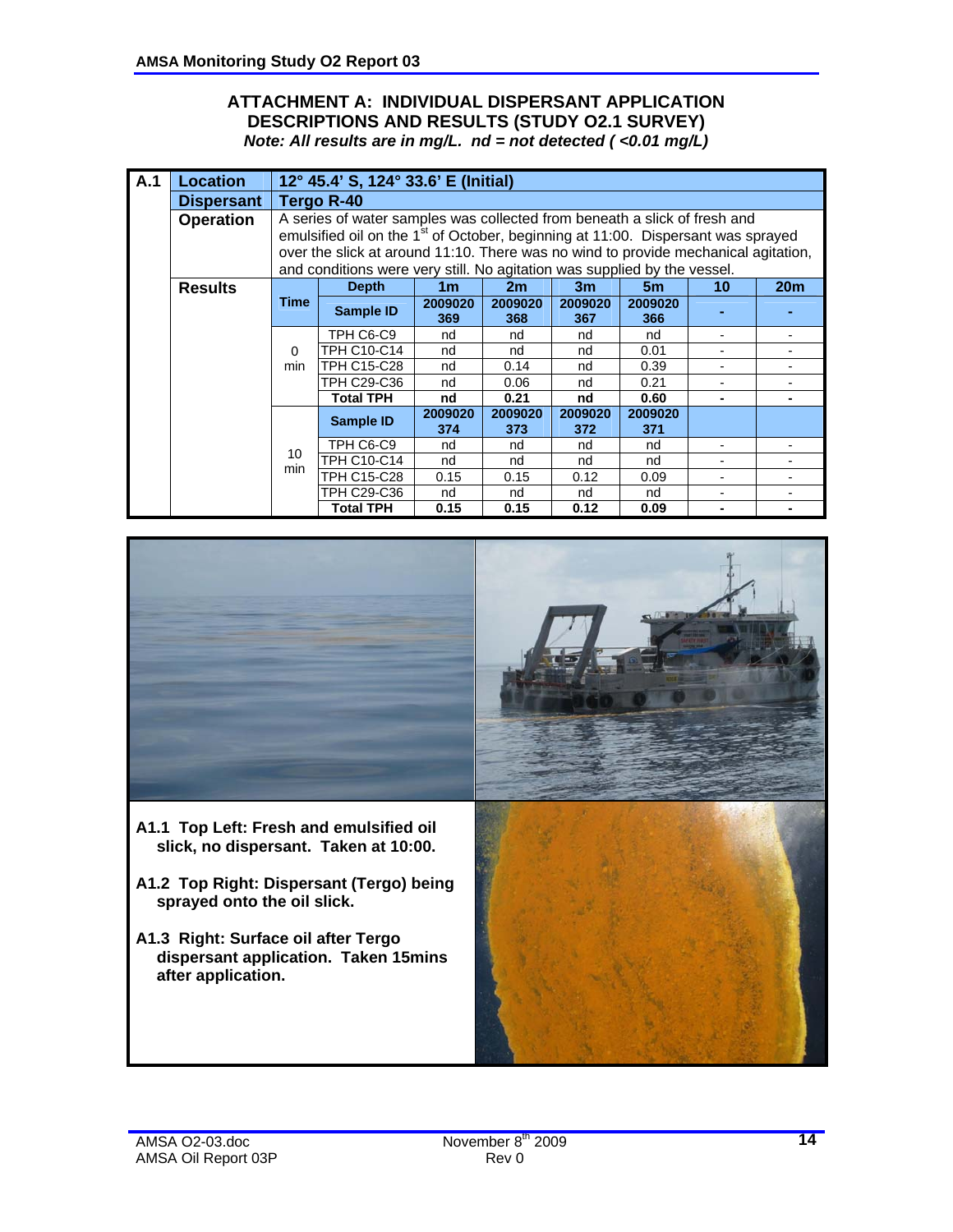| A.2 | <b>Location</b>   |             | 12° 36.9' S, 124° 33.7' E (Initial)                                                                                                                                         |                |                |                |                |                |                          |
|-----|-------------------|-------------|-----------------------------------------------------------------------------------------------------------------------------------------------------------------------------|----------------|----------------|----------------|----------------|----------------|--------------------------|
|     | <b>Dispersant</b> |             | <b>Corexit 9500</b>                                                                                                                                                         |                |                |                |                |                |                          |
|     | <b>Operation</b>  |             | Dispersant was sprayed over the slick at around 15:30. There was no wind to<br>provide mechanical agitation, and conditions were very still. 3 <sup>rd</sup> October, 2009. |                |                |                |                |                |                          |
|     | <b>Results</b>    |             | <b>Depth</b>                                                                                                                                                                | 1 <sub>m</sub> | 2m             | 3 <sub>m</sub> | 5 <sub>m</sub> | 10             | 20 <sub>m</sub>          |
|     |                   | <b>Time</b> | Sample ID                                                                                                                                                                   | 2009020<br>392 | 2009020<br>393 | 2009020<br>394 | 2009020<br>395 | 2009020<br>396 |                          |
|     |                   |             | TPH C6-C9                                                                                                                                                                   | nd             | nd             | nd             | nd             | nd             | $\blacksquare$           |
|     |                   | $\Omega$    | <b>TPH C10-C14</b>                                                                                                                                                          | nd             | nd             | nd             | 0.03           | nd             |                          |
|     |                   | min         | <b>TPH C15-C28</b>                                                                                                                                                          | nd             | nd             | nd             | 0.53           | nd             | $\overline{\phantom{0}}$ |
|     |                   |             | <b>TPH C29-C36</b>                                                                                                                                                          | nd             | nd             | nd             | 0.24           | nd             |                          |
|     |                   |             | <b>Total TPH</b>                                                                                                                                                            | nd             | nd             | nd             | 0.80           | nd             | $\overline{\phantom{0}}$ |
|     |                   |             | <b>Sample ID</b>                                                                                                                                                            | 2009020<br>398 | 2009020<br>399 | 2009020<br>400 | 2009020<br>401 | 2009020<br>402 |                          |
|     |                   |             | TPH C6-C9                                                                                                                                                                   | nd             | nd             | nd             | nd             | nd             | $\overline{\phantom{0}}$ |
|     |                   | 60<br>min   | <b>TPH C10-C14</b>                                                                                                                                                          | 0.03           | nd             | nd             | 0.06           | 0.07           | $\overline{\phantom{0}}$ |
|     |                   |             | <b>TPH C15-C28</b>                                                                                                                                                          | 0.74           | 0.08           | 0.36           | 1.9            | 1.6            |                          |
|     |                   |             | TPH C29-C36                                                                                                                                                                 | 0.34           | nd             | 0.13           | 1.0            | 0.78           |                          |
|     |                   |             | <b>Total TPH</b>                                                                                                                                                            | 1.1            | 0.08           | 0.48           | 3.0            | 2.5            |                          |
|     |                   |             | <b>Sample ID</b>                                                                                                                                                            | 2009020<br>404 | 2009020<br>405 | 2009020<br>406 | 2009020<br>407 | 2009020<br>408 |                          |
|     |                   |             | TPH C6-C9                                                                                                                                                                   | nd             | nd             | nd             | nd             | nd             |                          |
|     |                   | 180         | <b>TPH C10-C14</b>                                                                                                                                                          | 0.11           | nd             | nd             | nd             | 0.01           |                          |
|     |                   | mins        | <b>TPH C15-C28</b>                                                                                                                                                          | 1.2            | 0.05           | nd             | 0.05           | 0.22           | $\overline{\phantom{0}}$ |
|     |                   |             | TPH C29-C36                                                                                                                                                                 | 0.37           | nd             | nd             | nd             | 0.08           |                          |
|     |                   |             | <b>Total TPH</b>                                                                                                                                                            | 1.6            | 0.05           | nd             | 0.05           | 0.30           |                          |

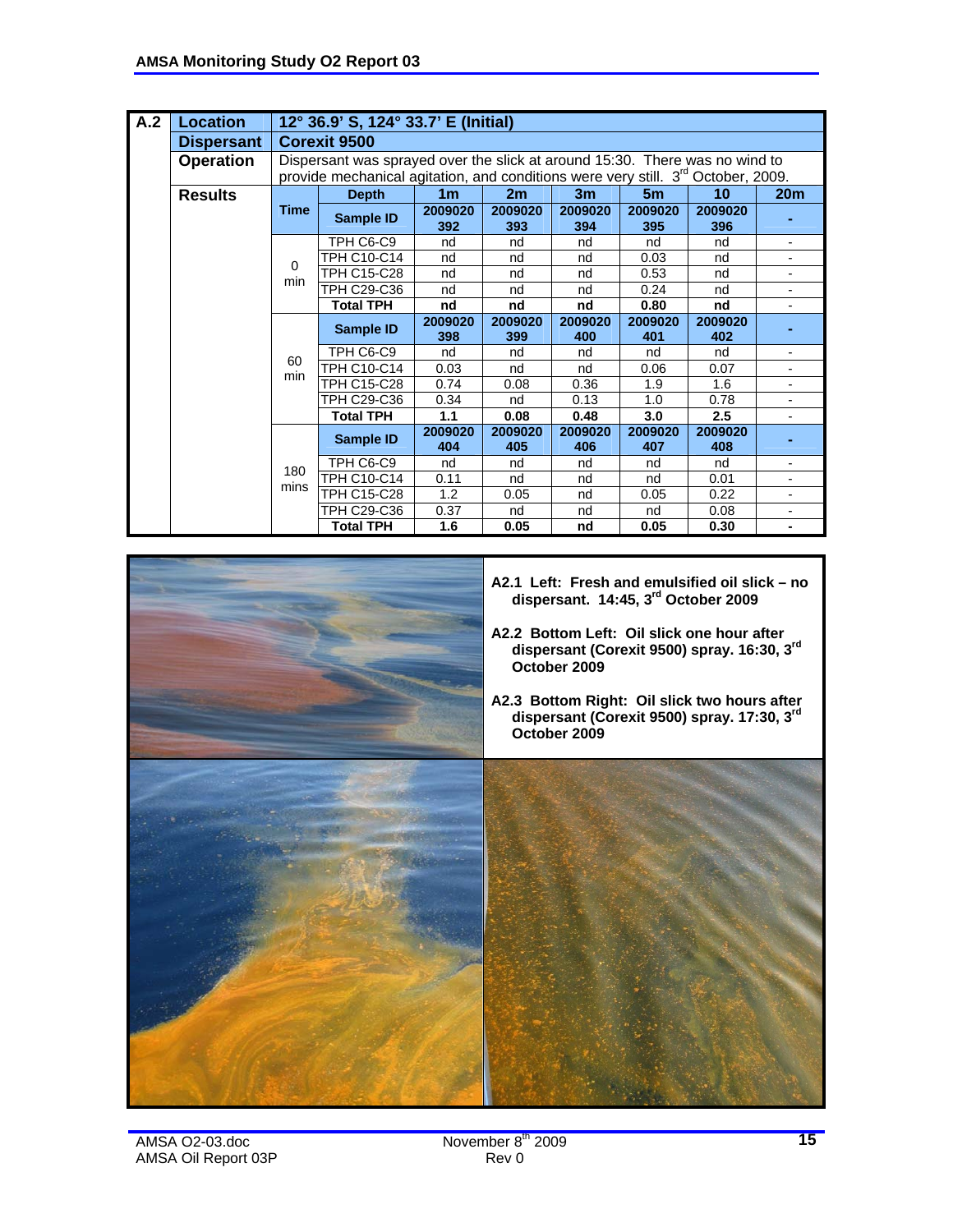

- **A2.4 Above: Oil slick three hours after dispersant (Corexit 9500) spray. 18:30, 3rd October 2009**
- **A3.1 Right: Sampling surface films from oil slick two hours after dispersant (Corexit 9500) spray. 15:00, 5th October 2009 (see next page)**

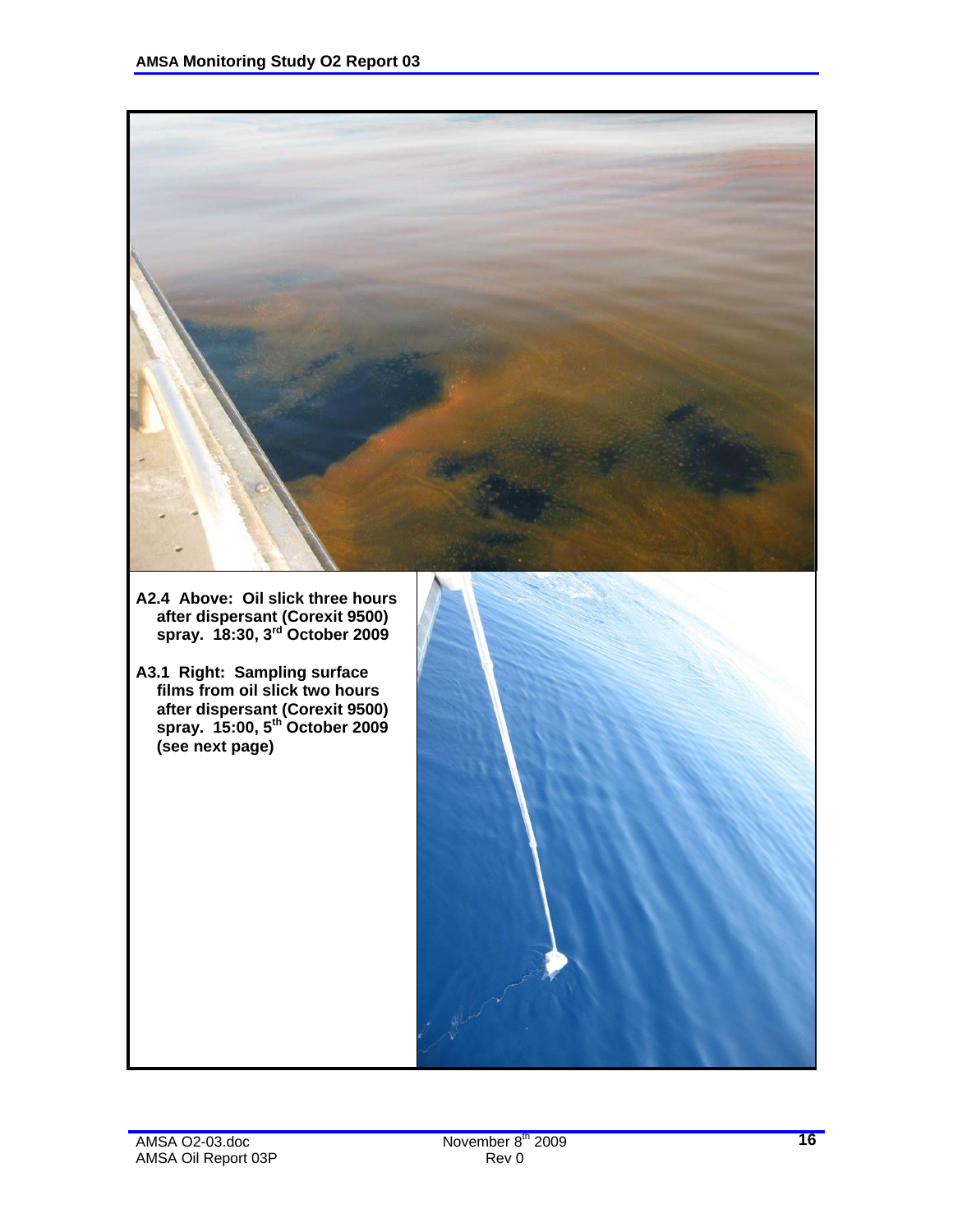| A.3 | <b>Location</b>   |             | 12° 47.3' S, 124° 48.1' E (Initial)                                                                                                                                                                                                                                                                                                                                                                 |                          |                |                |                |                 |                |
|-----|-------------------|-------------|-----------------------------------------------------------------------------------------------------------------------------------------------------------------------------------------------------------------------------------------------------------------------------------------------------------------------------------------------------------------------------------------------------|--------------------------|----------------|----------------|----------------|-----------------|----------------|
|     | <b>Dispersant</b> |             | <b>Corexit 9500</b>                                                                                                                                                                                                                                                                                                                                                                                 |                          |                |                |                |                 |                |
|     | <b>Operation</b>  |             | A series of water samples was collected from beneath a slick of fresh and<br>emulsified oil on the 5 <sup>th</sup> of October, beginning at 12:30. Dispersant was sprayed<br>over the slick between 12:45 and 13:00. Conditions were very still, and there was<br>no wind to provide mechanical agitation. Agitation was applied by driving the<br>vessel in and out of the slick for five minutes. |                          |                |                |                |                 |                |
|     | <b>Results</b>    |             | <b>Depth</b>                                                                                                                                                                                                                                                                                                                                                                                        | 1 <sub>m</sub>           | 2m             | 3m             | 5m             | $\overline{10}$ | 20m            |
|     |                   | <b>Time</b> | <b>Sample ID</b>                                                                                                                                                                                                                                                                                                                                                                                    | 2009020<br>427           | 2009020<br>428 | 2009020<br>429 | 2009020<br>430 | 2009020<br>431  | 2009020<br>432 |
|     |                   |             | TPH C6-C9                                                                                                                                                                                                                                                                                                                                                                                           | nd                       | nd             | nd             | nd             | nd              | nd             |
|     |                   | $\bf{0}$    | TPH C10-C14                                                                                                                                                                                                                                                                                                                                                                                         | nd                       | nd             | nd             | nd             | nd              | nd             |
|     |                   | min         | TPH C15-C28                                                                                                                                                                                                                                                                                                                                                                                         | 0.11                     | 0.09           | 0.12           | nd             | 0.05            | 0.09           |
|     |                   |             | <b>TPH C29-C36</b>                                                                                                                                                                                                                                                                                                                                                                                  | 0.06                     | 0.06           | 0.10           | nd             | 0.07            | 0.08           |
|     |                   |             | <b>Total TPH</b>                                                                                                                                                                                                                                                                                                                                                                                    | 0.17                     | 0.15           | 0.22           | nd             | 0.12            | 0.17           |
|     |                   |             | <b>Sample ID</b>                                                                                                                                                                                                                                                                                                                                                                                    | 2009020<br>434           | 2009020<br>435 | 2009020<br>436 | 2009020<br>437 | 2009020<br>438  | 2009020<br>439 |
|     |                   |             | TPH C6-C9                                                                                                                                                                                                                                                                                                                                                                                           | nd                       | 0.01           | nd             | nd             | nd              | nd             |
|     |                   | 30          | TPH C10-C14                                                                                                                                                                                                                                                                                                                                                                                         | 0.09                     | 0.07           | 0.02           | nd             | nd              | nd             |
|     |                   | min         | <b>TPH C15-C28</b>                                                                                                                                                                                                                                                                                                                                                                                  | 0.79                     | 0.52           | 0.34           | 0.10           | 0.21            | 0.18           |
|     |                   |             | TPH C29-C36                                                                                                                                                                                                                                                                                                                                                                                         | 0.42                     | 0.32           | 0.15           | 0.05           | 0.11            | 0.08           |
|     |                   |             | <b>Total TPH</b>                                                                                                                                                                                                                                                                                                                                                                                    | 1.3                      | 0.93           | 0.50           | 0.15           | 0.32            | 0.27           |
|     |                   |             | <b>Sample ID</b>                                                                                                                                                                                                                                                                                                                                                                                    | 2009020<br>441           | 2009020<br>442 | 2009020<br>443 | 2009020<br>444 | 2009020<br>445  | 2009020<br>446 |
|     |                   | 120         | TPH C6-C9                                                                                                                                                                                                                                                                                                                                                                                           | nd                       | nd             | nd             | nd             | nd              | nd             |
|     |                   | min         | TPH C10-C14                                                                                                                                                                                                                                                                                                                                                                                         | nd                       | nd             | nd             | nd             | nd              | nd             |
|     |                   |             | TPH C15-C28                                                                                                                                                                                                                                                                                                                                                                                         | nd                       | nd             | nd             | nd             | 0.05            | 0.05           |
|     |                   |             | TPH C29-C36                                                                                                                                                                                                                                                                                                                                                                                         | nd                       | nd             | nd             | nd             | 0.05            | nd             |
|     |                   |             | <b>Total TPH</b>                                                                                                                                                                                                                                                                                                                                                                                    | nd                       | nd             | nd             | nd             | 0.10            | 0.05           |
|     |                   |             | <b>Sample ID</b>                                                                                                                                                                                                                                                                                                                                                                                    |                          | 2009020<br>448 | 2009020<br>449 | 2009020<br>450 | 2009020<br>451  | 2009020<br>448 |
|     |                   |             | TPH C6-C9                                                                                                                                                                                                                                                                                                                                                                                           | $\overline{\phantom{a}}$ | nd             | nd             | nd             | nd              | nd             |
|     |                   | 180<br>min  | TPH C10-C14                                                                                                                                                                                                                                                                                                                                                                                         | $\overline{\phantom{a}}$ | nd             | nd             | nd             | nd              | nd             |
|     |                   |             | <b>TPH C15-C28</b>                                                                                                                                                                                                                                                                                                                                                                                  | $\overline{\phantom{a}}$ | 0.05           | 0.05           | nd             | nd              | 0.05           |
|     |                   |             | TPH C29-C36                                                                                                                                                                                                                                                                                                                                                                                         | $\overline{\phantom{a}}$ | nd             | 0.05           | nd             | nd              | nd             |
|     |                   |             | <b>Total TPH</b>                                                                                                                                                                                                                                                                                                                                                                                    | $\blacksquare$           | 0.05           | 0.10           | nd             | nd              | 0.05           |

#### **A3.2 Oil slick before dispersant spray. 12:15, 5th Oct. 2009**

#### **A3.3 Oil slick immediately after dispersant (Corexit 9500) spray.13:00, 5th Oct. 2009**



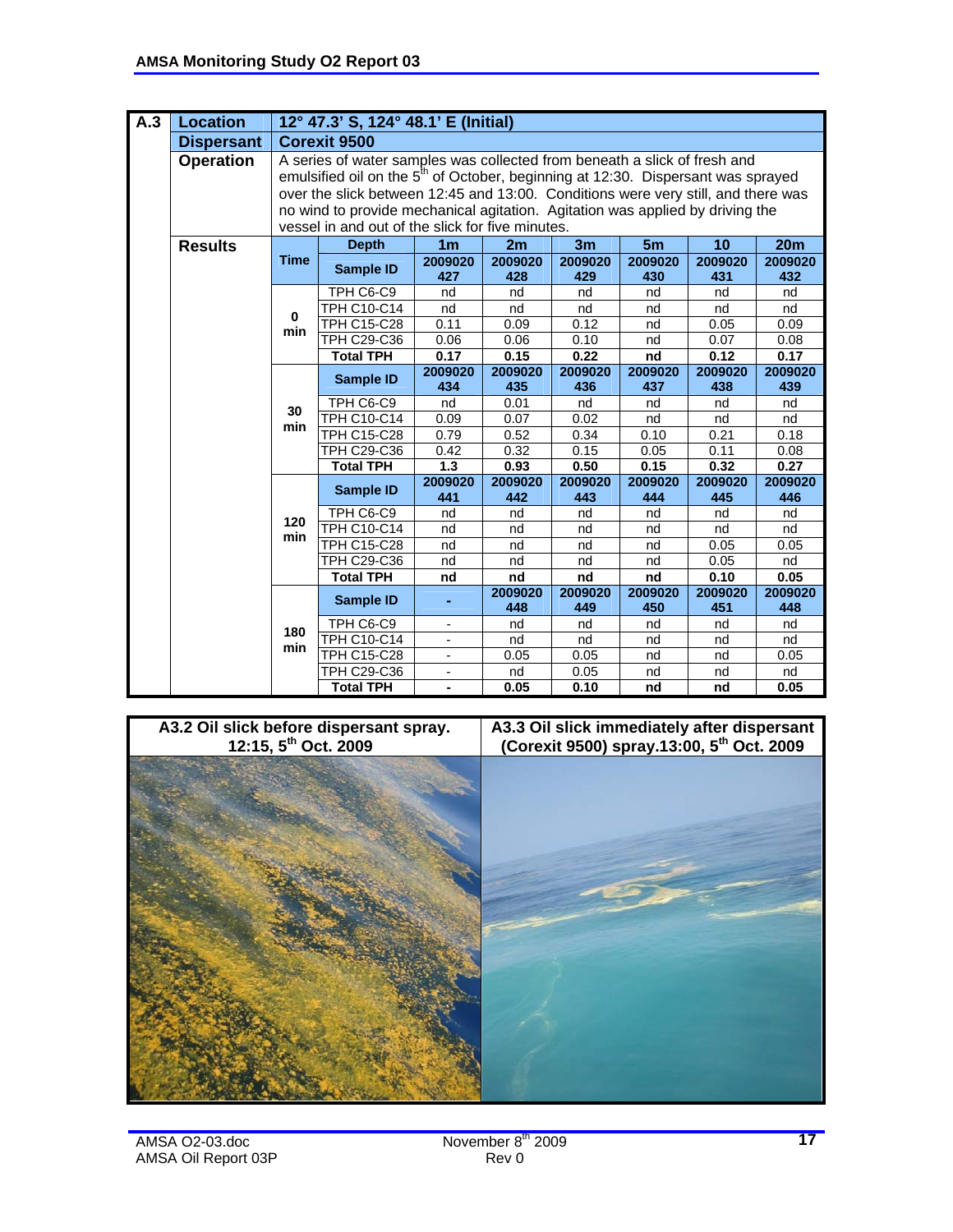| A.4 | <b>Location</b>   |                 | 12° 43.5' S, 124° 27.9' E                                                                                                                                        |                |                |                |                |                |                 |  |  |  |  |  |
|-----|-------------------|-----------------|------------------------------------------------------------------------------------------------------------------------------------------------------------------|----------------|----------------|----------------|----------------|----------------|-----------------|--|--|--|--|--|
|     | <b>Dispersant</b> |                 | Ardrox 6120                                                                                                                                                      |                |                |                |                |                |                 |  |  |  |  |  |
|     | <b>Operation</b>  |                 | Dispersant was sprayed over the slick between 15:10 and 15:30. A 5 to 10 knot<br>wind provided mechanical agitation, with waves of around 0.5 m height. 07/10/09 |                |                |                |                |                |                 |  |  |  |  |  |
|     | <b>Results</b>    |                 | <b>Depth</b>                                                                                                                                                     | 1 <sub>m</sub> | 2m             | 3m             | 5m             | 10             | 20 <sub>m</sub> |  |  |  |  |  |
|     |                   | Time            | Sample ID                                                                                                                                                        | 2009020<br>458 | 2009020<br>459 | 2009020<br>460 | 2009020<br>461 | 2009020<br>462 | 2009020<br>463  |  |  |  |  |  |
|     |                   |                 | TPH C6-C9                                                                                                                                                        | nd             | nd             | nd             | nd             | nd             | nd              |  |  |  |  |  |
|     |                   | $\Omega$<br>min | TPH C10-C14                                                                                                                                                      | 0.26           | 0.11           | 0.37           | 0.06           | 0.01           | 0.02            |  |  |  |  |  |
|     |                   |                 | TPH C15-C28                                                                                                                                                      | 2.2            | 0.97           | 2.5            | 0.34           | 0.22           | 0.47            |  |  |  |  |  |
|     |                   |                 | TPH C29-C36                                                                                                                                                      | 0.71           | 0.24           | 0.90           | 0.26           | 0.09           | 0.14            |  |  |  |  |  |
|     |                   |                 | <b>Total TPH</b>                                                                                                                                                 | 3.2            | 1.3            | 3.7            | 0.66           | 0.32           | 0.64            |  |  |  |  |  |
|     |                   | 30<br>min       | Sample ID                                                                                                                                                        | 2009020<br>468 | 2009020<br>469 | 2009020<br>470 | 2009020<br>471 | 2009020<br>472 | 2009020<br>473  |  |  |  |  |  |
|     |                   |                 | TPH C6-C9                                                                                                                                                        | nd             | nd             | nd             | nd             | nd             | nd              |  |  |  |  |  |
|     |                   |                 | <b>TPH C10-C14</b>                                                                                                                                               | 0.06           | 0.03           | nd             | nd             | 0.10           | nd              |  |  |  |  |  |
|     |                   |                 | TPH C15-C28                                                                                                                                                      | 1.0            | 0.50           | 0.13           | 0.26           | 0.94           | nd              |  |  |  |  |  |
|     |                   |                 | TPH C29-C36                                                                                                                                                      | 0.35           | 0.21           | 0.07           | 0.13           | 0.33           | nd              |  |  |  |  |  |
|     |                   |                 | <b>Total TPH</b>                                                                                                                                                 | 1.4            | 0.74           | 0.19           | 0.39           | 1.4            | nd              |  |  |  |  |  |
|     |                   |                 | Sample ID                                                                                                                                                        | 2009020<br>475 | 2009020<br>476 | 2009020<br>477 | 2009020<br>478 | 2009020<br>479 | 2009020<br>480  |  |  |  |  |  |
|     |                   |                 | TPH C6-C9                                                                                                                                                        | nd             | nd             | nd             | nd             | nd             | nd              |  |  |  |  |  |
|     |                   | 90<br>mins      | TPH C10-C14                                                                                                                                                      | 0.03           | 0.02           | 0.02           | 0.01           | nd             | nd              |  |  |  |  |  |
|     |                   |                 | TPH C15-C28                                                                                                                                                      | 0.56           | 0.47           | 0.37           | 0.28           | 0.13           | 0.12            |  |  |  |  |  |
|     |                   |                 | TPH C29-C36                                                                                                                                                      | 0.20           | 0.13           | 0.13           | 0.08           | 0.06           | nd              |  |  |  |  |  |
|     |                   |                 | <b>Total TPH</b>                                                                                                                                                 | 0.79           | 0.62           | 0.53           | 0.37           | 0.19           | 0.12            |  |  |  |  |  |

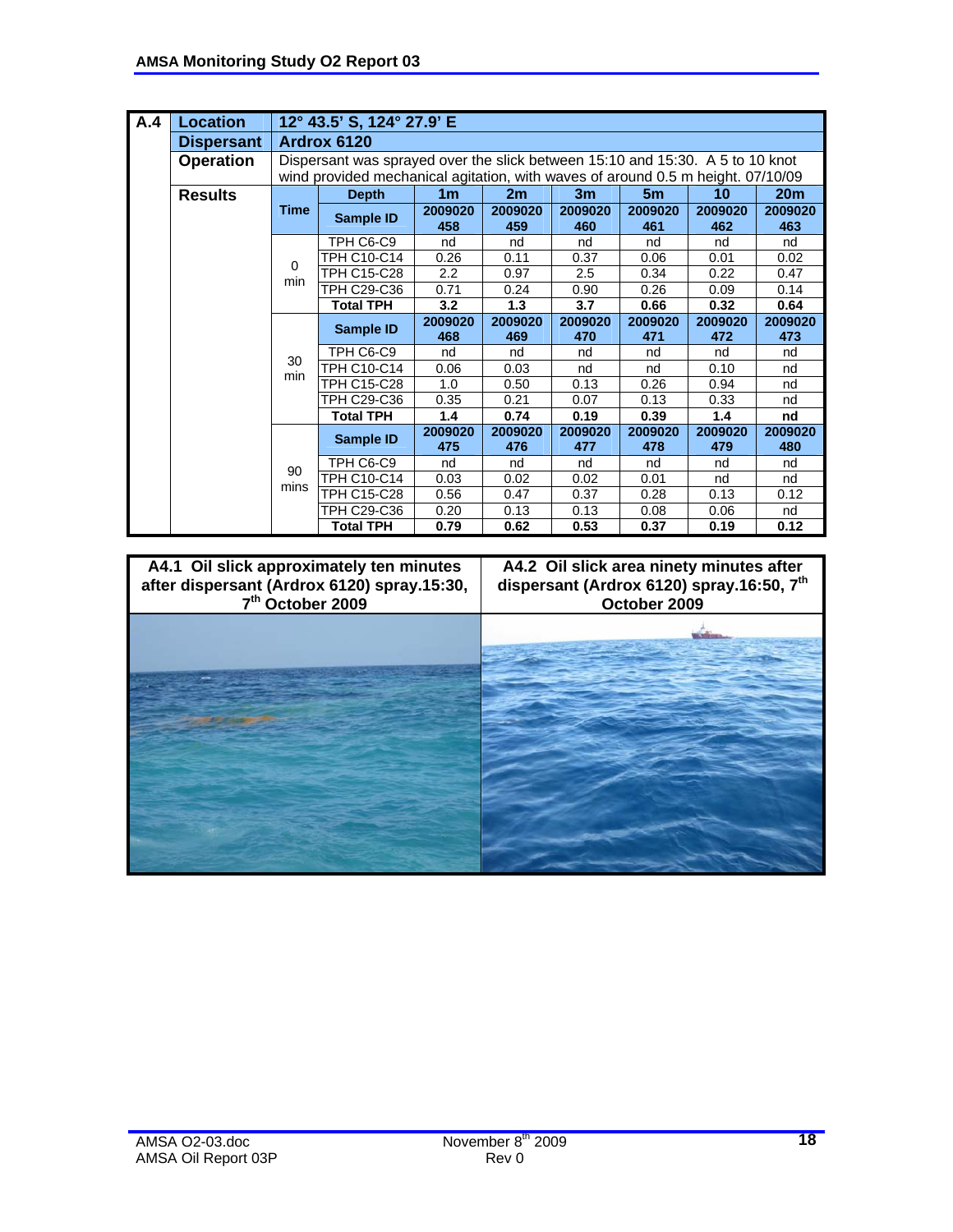| <b>Date</b> | <b>Condition/</b><br><b>Treatment</b> | <b>Site</b><br><b>No</b> | <b>Time after</b><br>Spray (min) | <b>Depth</b><br>(m)     | <b>Time</b> | Average<br><b>RF</b> | <b>Average</b><br><b>TCF</b> | <b>LAT</b> | <b>LONG</b> | Comment/<br><b>Description</b>                                                                                                                |
|-------------|---------------------------------------|--------------------------|----------------------------------|-------------------------|-------------|----------------------|------------------------------|------------|-------------|-----------------------------------------------------------------------------------------------------------------------------------------------|
|             | $\Omega$                              | $7 - 10 -$               | N/A                              | 0.5                     |             |                      |                              |            |             | Small and broken oil, yellow waxy<br>lumps and sheen. Not treated with<br>dispersant. 15knot wind. 1/2-1 m<br>wave height. Measurements taken |
|             |                                       |                          |                                  | 1                       | 13:06:55    | 0.540                | 0.554                        | 1243.7119S | 12431.8708  |                                                                                                                                               |
|             |                                       |                          |                                  | $\mathbf{2}$            | 13:04:25    | 0.520                | 0.533                        | 1243.7216S | 12431.8716  |                                                                                                                                               |
|             |                                       | 01.                      |                                  | 3 <sup>2</sup>          | 12:53:00    | 0.509                | 0.523                        | 1243.77S   | 12431.89    | within patch of oil- appeared<br>weathered and very waxy, forming                                                                             |
|             |                                       |                          |                                  | 4                       | 12:58:00    | 0.517                | 0.53                         | 1243.75S   | 12431.88    | small yellow lumps.                                                                                                                           |
|             |                                       |                          |                                  | $5\phantom{.0}$         | 13:01:30    | 0.523                | 0.536                        | 1243.734S  | 12431.8758  |                                                                                                                                               |
|             |                                       |                          |                                  | $\blacktriangleleft$    | 14:57:00    | 0.792                | 0.815                        | 1243.1895S | 12428.0428  | Water with the slight sheen that<br>appears to be across whole area.                                                                          |
|             | CI                                    | $7 - 10 -$               | N/A                              | $\overline{2}$          | 14:59:15    | 0.726                | 0.747                        | 1243.1521S | 12428.0426  |                                                                                                                                               |
|             |                                       |                          |                                  | 3 <sup>2</sup>          | 15:01:35    | 0.777                | 0.800                        | 1243.1106S | 12428.0393  |                                                                                                                                               |
|             |                                       |                          |                                  | $\overline{\mathbf{4}}$ | 15:03:55    | 0.790                | 0.812                        | 1243.0721S | 12428.0345  |                                                                                                                                               |
| 7-Oct-09    |                                       |                          |                                  | $5\phantom{.0}$         | 15:06:30    | 0.627                | 0.644                        | 1243.0271S | 12428.028   |                                                                                                                                               |
|             |                                       |                          | <b>Omins</b>                     | $\mathbf{1}$            | 14:16:20    | 3.890                | 4.004                        | 1243.7385S | 12427.9589  | 15knot wind. 1/2-1 m wave height.<br>Measurements taken within oil slick-                                                                     |
|             |                                       |                          |                                  | $\overline{2}$          | 14:19:05    | 3.135                | 3.226                        | 1243.7032S | 12427.9517  | appeared fresh and orange coloured.                                                                                                           |
|             | <b>DA</b>                             |                          |                                  | 3 <sup>2</sup>          | 14:21:30    | 3.905                | 4.018                        | 1243.6696S | 12427.9458  | Not yet weathered, broken up into<br>patches and windrows, varying in                                                                         |
|             |                                       | 02.                      |                                  | 4                       | 14:23:50    | 2.177                | 2.240                        | 1243.6459S | 12427.9394  | thickness. Dispersant sprayed at<br>15:06. Pre dispersant application.                                                                        |
|             |                                       |                          |                                  | 5                       | 14:26:20    | 1.475                | 1.518                        | 1243.6164S | 12427.9309E |                                                                                                                                               |
|             |                                       |                          |                                  | 0.5                     |             |                      |                              |            |             | Large area. 2-5% coverage. Orange<br>coloured. Fresh, broken patches and                                                                      |
|             |                                       |                          |                                  | $\blacktriangleleft$    | 15:36:20    | 7.454                | 7.674                        | 1242.7189S | 12427.7881E | forming windrows. Following spray<br>some milky patches were seen- likely                                                                     |
|             | <b>DA</b>                             |                          | 15mins                           | $\overline{2}$          | 15:38:50    | 9.307                | 9.585                        | 1242.6729S | 12427.7792E | to be overspray. Cloudy brown                                                                                                                 |
|             |                                       |                          |                                  | 3 <sup>2</sup>          | 15:41:55    | 1.982                | 2.040                        | 1242.6167S | 12427.7699E | patches observed around 15mins after<br>dispersant application surrounding                                                                    |
|             |                                       |                          |                                  | 4                       | 15:44:30    | 1.502                | 1.545                        | 1242.5974S | 12427.7654E | around the oil slick. After 60min some                                                                                                        |
|             |                                       |                          |                                  | 5 <sup>5</sup>          | 15:47:00    | 1.226                | 1.262                        | 1242.5553S | 12427.7543E | oil patches were still noticeable- after<br>120 mins these had disappeared.                                                                   |

#### **ATTACHMENT B: FIELD FLUOROMETRY RESULTS STUDY O2.1 SURVEY**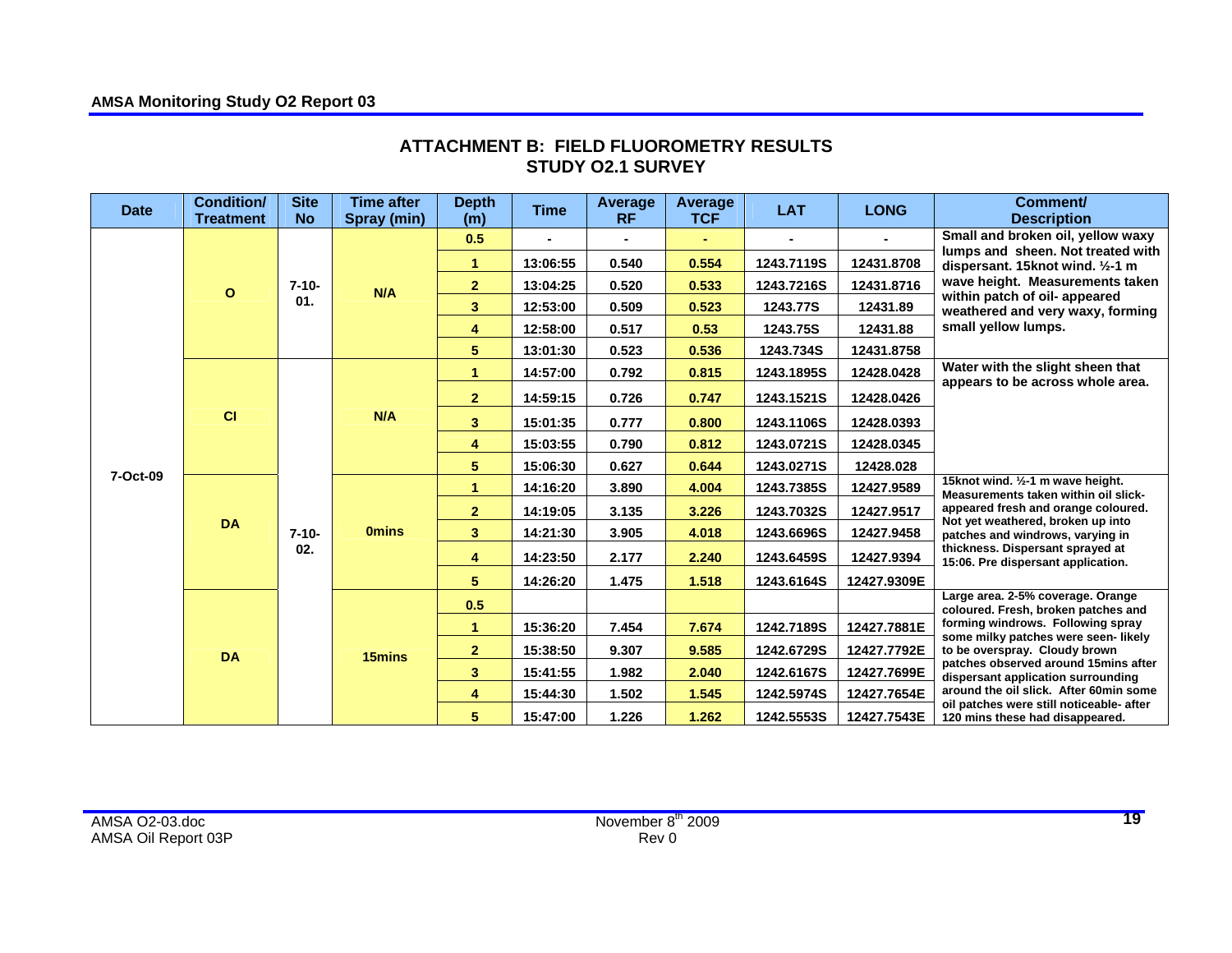|          |              |                  |          | 1                       | 15:51:05                                 | 1.525       | 1.568 | 1242.4897S | 12427.7114E |                                                               |
|----------|--------------|------------------|----------|-------------------------|------------------------------------------|-------------|-------|------------|-------------|---------------------------------------------------------------|
|          |              |                  |          | 2 <sup>1</sup>          | 15:53:50                                 | 1.467       | 1.511 | 1242.4567S | 12427.6933E |                                                               |
|          |              |                  |          | 3 <sup>2</sup>          | 15:56:10                                 | 1.563       | 1.609 | 1242.4189S | 12427.679E  |                                                               |
|          |              |                  |          | $\overline{\mathbf{4}}$ | 15:58:35                                 | 1.302       | 1.340 | 1242.3844S | 12427.661E  |                                                               |
|          | <b>DA</b>    |                  | 15mins   | 5                       | 16:01:05                                 | 1.262       | 1.299 | 1242.3467S | 12427.6368  |                                                               |
|          |              |                  |          | $\blacktriangleleft$    | 16:21:05                                 | 1.897       | 1.954 | 1242.2054S | 12427.4358  |                                                               |
|          |              |                  |          | $\mathbf{2}$            | 16:23:55                                 | 1.914       | 1.972 | 1242.1652S | 12427.4135E |                                                               |
| 7-Oct-09 |              | $7 - 10 -$<br>02 |          | 3 <sup>2</sup>          | 16:28:20                                 | 1.987       | 2.047 | 1242.1032S | 12427.3722E |                                                               |
|          |              |                  |          | 4                       | 16:30:40                                 | 2.052       | 2.112 | 1242.0668S | 12427.3468  |                                                               |
|          | <b>DA</b>    |                  | 60 mins  | $5\phantom{.0}$         | 2.177<br>16:33:00<br>2.114<br>1242.0288S | 12427.3197E |       |            |             |                                                               |
|          | <b>DA</b>    |                  | 120 mins | $\mathbf{1}$            | 16:47:05                                 | 2.288       | 2.358 | 1241.8286S | 12427.1704E |                                                               |
|          |              |                  |          | $\overline{2}$          | 16:49:40                                 | 2.300       | 2.370 | 1241.7892S | 12427.1432E |                                                               |
|          | <b>DA</b>    |                  | 120 mins | 3 <sup>2</sup>          | 16:52:05                                 | 2.393       | 2.465 | 1241.7525S | 12427.1167E |                                                               |
|          |              |                  |          | $\overline{\mathbf{4}}$ | 16:54:25                                 | 2.482       | 2.557 | 1241.7171S | 12427.0879E |                                                               |
|          |              |                  |          | 5                       | 16:57:15                                 | 2.425       | 2.498 | 1241.6751S | 12427.055E  |                                                               |
|          |              |                  | 0 mins   | 0.5                     | 12:16                                    |             | 2.779 | 12 47.2 S  | 124 48.0 E  | <b>Untreated oil slick</b>                                    |
|          |              |                  |          | 1                       | 12:20                                    |             | 1.031 | 12 47.2 S  | 124 48.0 E  |                                                               |
|          | $\mathbf{o}$ |                  |          | $\mathbf{2}$            | 12:22                                    |             | 1.069 | 12 47.2 S  | 124 48.0 E  |                                                               |
|          |              |                  |          | 3 <sup>2</sup>          | 12:24                                    |             | 0.926 | 12 47.2 S  | 124 48.0 E  |                                                               |
|          |              |                  |          | 4                       | 12:27                                    |             | 0.933 | 12 47.2 S  | 124 48.0 E  |                                                               |
| 5-Oct-09 |              | $5 - 10 -$       |          | 5                       | 12:29                                    |             | 0.714 | 12 47.2 S  | 124 48.0 E  |                                                               |
|          |              | 01               |          | 0.5                     | 13:17                                    |             | 3.301 | 12 47.5 S  | 124 48.7 E  | Oil slick 15 mins after spray<br>with Corexit 9500 (agitation |
|          | <b>DC</b>    |                  |          | $\blacktriangleleft$    | 13:19                                    |             | 2.043 | 12 47.5 S  | 124 48.7 E  | using boat, little wind)                                      |
|          |              |                  | 15 mins  | $\overline{2}$          | 13:21                                    |             | 1.959 | 12 47.5 S  | 124 48.7 E  |                                                               |
|          |              |                  |          | 3 <sup>2</sup>          | 13:24                                    |             | 1.869 | 12 47.5 S  | 124 48.7 E  |                                                               |
|          |              |                  |          | 4                       | 13:26                                    |             | 1.738 | 12 47.5 S  | 124 48.7 E  |                                                               |
|          |              |                  |          | 5                       | 13:29                                    |             | 1.292 | 12 47.5 S  | 124 48.7 E  |                                                               |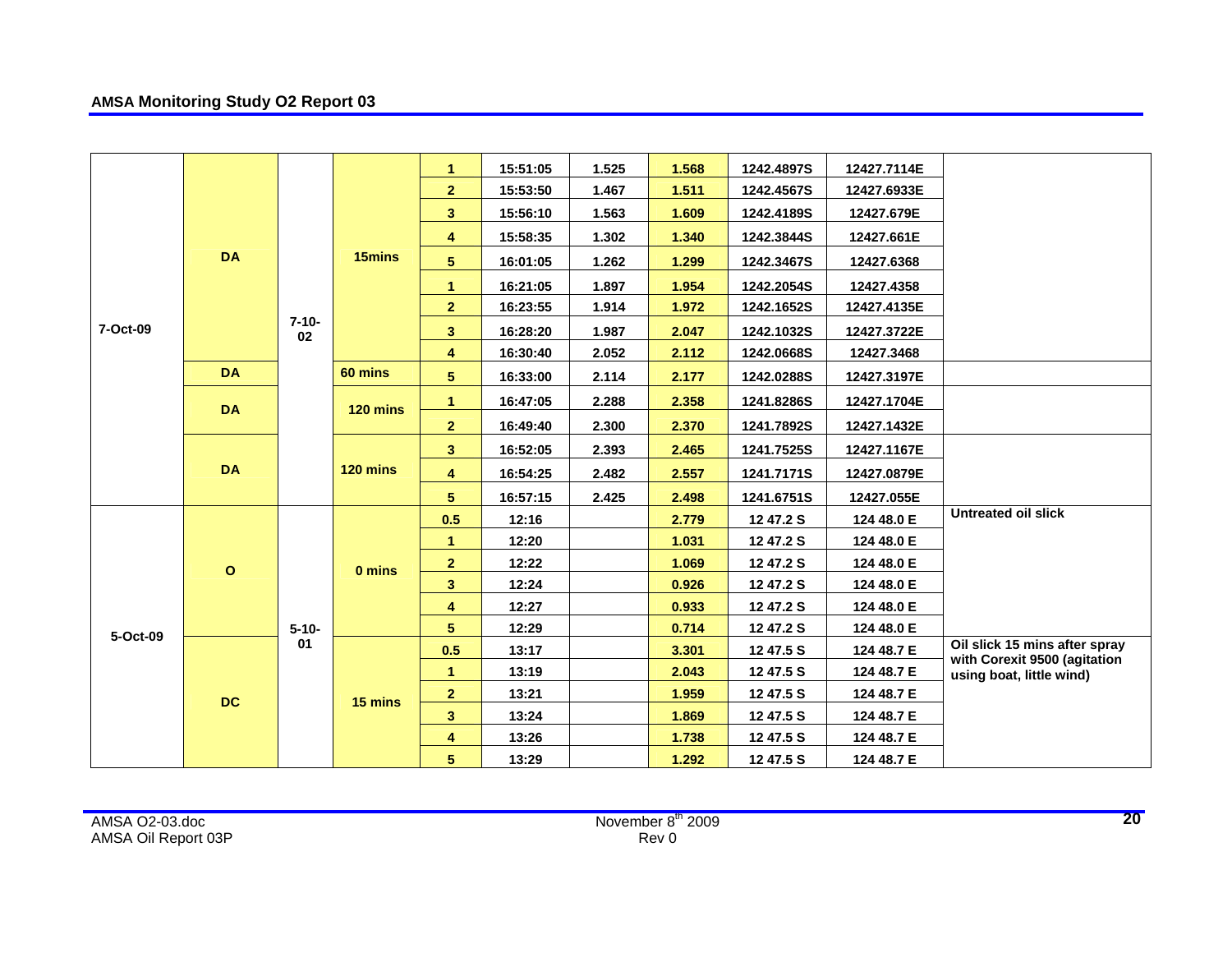|                     |              |            |          | 0.5                     | 13:32 | 2.559             | 12 47.4 S | 124 49.0 E | Oil slick 30 mins after            |
|---------------------|--------------|------------|----------|-------------------------|-------|-------------------|-----------|------------|------------------------------------|
|                     |              |            |          | $\mathbf{1}$            | 13:34 | 0.985             | 12 47.4 S | 124 49.0 E | dispersant spray                   |
|                     |              |            |          | $\overline{2}$          | 13:36 | 0.929             | 12 47.4 S | 124 49.0 E |                                    |
|                     | <b>DC</b>    |            | 30 mins  | 3 <sup>1</sup>          | 13:39 | 0.942             | 12 47.4 S | 124 49.0 E |                                    |
|                     |              |            |          | 4                       | 13:41 | 0.952             | 12 47.4 S | 124 49.0 E |                                    |
|                     |              |            |          | 5 <sub>5</sub>          | 13:44 | 0.918             | 12 47.4 S | 124 49.0 E |                                    |
|                     |              |            |          | 0.5                     | 14:02 | 0.775             | 12 47.3 S | 124 49.3 E | Oil slick 1 hour after             |
|                     |              |            | 60 mins  | $\mathbf{1}$            | 14:05 | 0.671             | 12 47.3 S | 124 49.3 E | dispersant spray                   |
|                     | <b>DC</b>    |            |          | 2 <sup>7</sup>          | 14:07 | 0.691             | 12 47.3 S | 124 49.3 E |                                    |
|                     |              |            |          | 3 <sup>2</sup>          | 14:09 | 0.679             | 12 47.3 S | 124 49.3 E |                                    |
|                     |              |            |          | 4                       | 14:12 | 0.701             | 12 47.3 S | 124 49.3 E |                                    |
|                     | <b>DC</b>    | $5 - 10 -$ | 60 mins  | 5 <sub>5</sub>          | 14:14 | 0.759             | 12 47.3 S | 124 49.3 E | See above                          |
| 5-Oct-09            |              | 01         |          | 0.5                     | 15:01 | 0.712             | 12 46.8 S | 124 50.0 E | Oil slick 2 hours after dispersant |
|                     |              |            |          | $\mathbf{1}$            | 15:03 | 0.675             | 12 46.8 S | 124 50.0 E | spray                              |
|                     |              |            |          | $\overline{2}$          | 15:06 | 0.607             | 12 46.8 S | 124 50.0 E |                                    |
|                     | <b>DC</b>    |            | 120 mins | 3 <sup>1</sup>          | 15:09 | 0.602             | 12 46.8 S | 124 50.0 E |                                    |
|                     |              |            |          | 4                       | 15:11 | 0.631             | 12 46.8 S | 124 50.0 E |                                    |
|                     |              |            |          | 5 <sub>5</sub>          | 15:13 | 0.643             | 12 46.8 S | 124 50.0 E |                                    |
|                     |              |            | 180 mins | 0.5                     | 16:01 | 0.608             | 12 46.2 S | 124 50.7 E | Oil slick 3 hours after dispersant |
|                     |              |            |          | $\mathbf{1}$            | 16:03 | 0.608             | 12 46.2 S | 124 50.7 E | spray                              |
|                     |              |            |          | $\overline{2}$          | 16:05 | 0.544             | 12 46.2 S | 124 50.7 E |                                    |
|                     | <b>DC</b>    |            |          | $\mathbf{3}$            | 16:08 | 0.53              | 12 46.2 S | 124 50.7 E |                                    |
|                     |              |            |          | $\overline{\mathbf{4}}$ | 16:10 | 0.522             | 12 46.2 S | 124 50.7 E |                                    |
|                     |              |            |          | 5 <sub>5</sub>          | 16:12 | 0.551             | 12 46.2 S | 124 50.7 E |                                    |
|                     |              |            |          | 0.5                     | 14:38 | 15.746            | 12 37.2 S | 124 33.6 E | <b>Untreated oil slick</b>         |
|                     |              |            |          | $\mathbf{1}$            | 14:34 | 0.27              | 12 37.2 S | 124 33.6 E |                                    |
|                     |              | $3 - 10 -$ |          | $\mathbf{2}$            | 14:48 | 1.139             | 12 37.2 S | 124 33.6 E |                                    |
| 3-Oct-09            | $\mathbf{o}$ | 01         | 0 mins   | 3 <sup>1</sup>          | 14:45 | 1.063             | 12 37.2 S | 124 33.6 E |                                    |
|                     |              |            |          | 4                       | 14:43 | 0.963             | 12 37.2 S | 124 33.6 E |                                    |
|                     |              |            |          | 5 <sub>5</sub>          | 14:40 | 1.118             | 12 37.2 S | 124 33.6 E |                                    |
| AMSA O2-03.doc      |              |            |          |                         |       | November 8th 2009 |           |            | 21                                 |
| AMSA Oil Report 03P |              |            |          |                         |       | Rev 0             |           |            |                                    |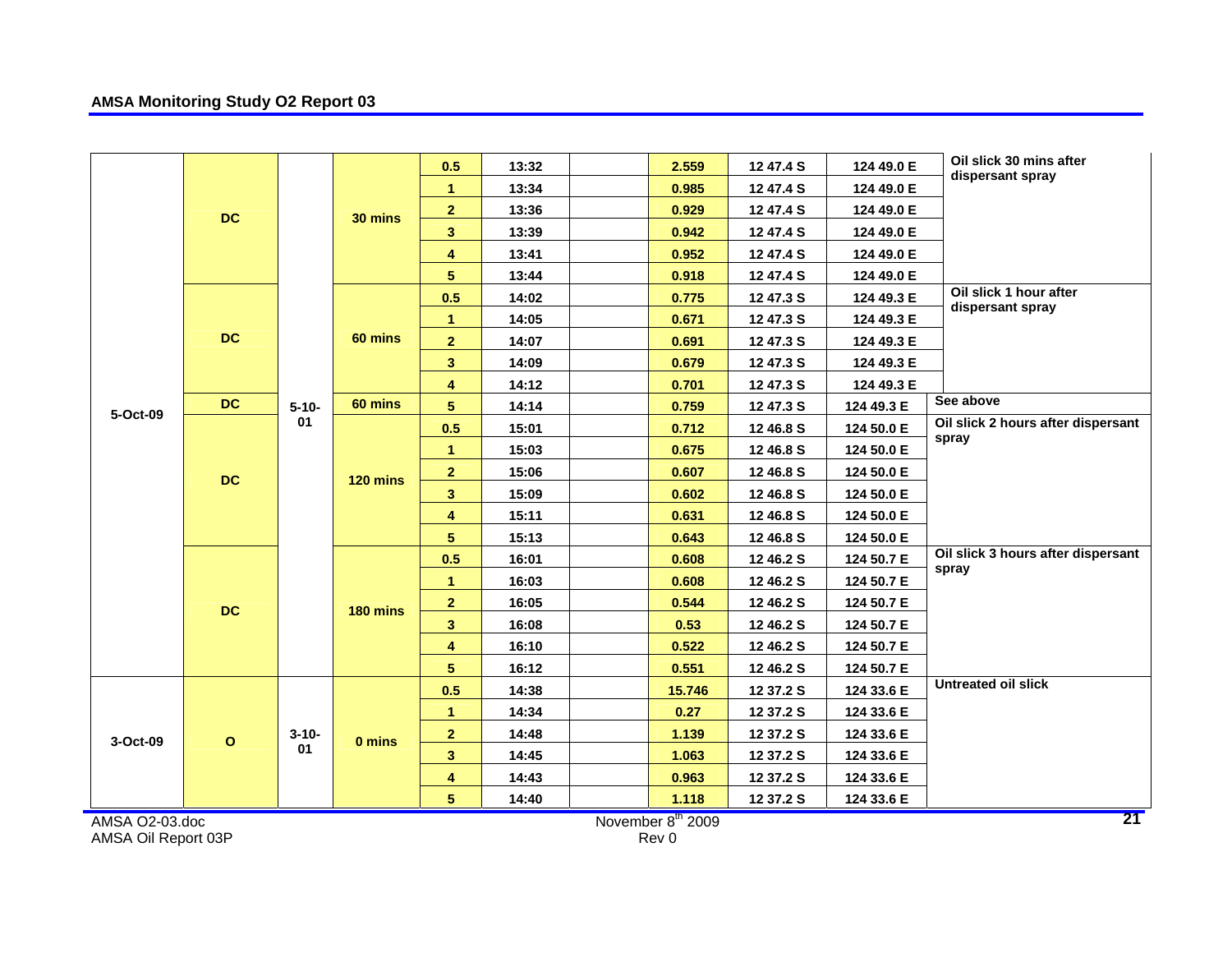|                     |           |            |          | 0.5                     | 15:45 | 15.783            | 12 36.3 S | 124 34.9 E | Oil slick 15 mins after spray with          |
|---------------------|-----------|------------|----------|-------------------------|-------|-------------------|-----------|------------|---------------------------------------------|
|                     |           |            |          | $\mathbf{1}$            | 15:43 | 0.568             | 12 36.3 S | 124 34.9 E | Corexit 9500 (no agitation, little<br>wind) |
|                     |           |            |          | $\overline{2}$          | 15:55 | 1.537             | 12 36.3 S | 124 34.9 E |                                             |
|                     | <b>DC</b> |            | 15 mins  | 3 <sup>1</sup>          | 15:53 | 0.947             | 12 36.3 S | 124 34.9 E |                                             |
|                     |           |            |          | $\overline{\mathbf{4}}$ | 15:50 | 0.522             | 12 36.3 S | 124 34.9 E |                                             |
|                     |           |            |          | 5 <sub>5</sub>          | 15:47 | 0.469             | 12 36.3 S | 124 34.9 E |                                             |
|                     |           |            |          | 0.5                     | 16:00 | 4.461             | 12 36.1 S | 124 34.0 E | Oil slick 30 mins after dispersant          |
|                     |           |            | 30 mins  | $\mathbf{1}$            | 15:57 | 1.732             | 12 36.1 S | 124 34.0 E | spray                                       |
|                     | <b>DC</b> |            |          | $\overline{2}$          | 16:09 | 1.344             | 12 36.1 S | 124 34.0 E |                                             |
|                     |           |            |          | $\overline{\mathbf{3}}$ | 16:07 | 1.524             | 12 36.1 S | 124 34.0 E |                                             |
|                     |           |            |          | 4                       | 16:05 | 0.682             | 12 36.1 S | 124 34.0 E | See above                                   |
|                     | <b>DC</b> |            | 30 mins  | 5                       | 16:02 | 0.498             | 12 36.1 S | 124 34.0 E |                                             |
|                     |           |            | 60 mins  | 0.5                     | 16:30 | 8.318             | 12 35.8 S | 124 34.1 E | Oil slick 1 hour after dispersant           |
|                     |           |            |          | $\mathbf{1}$            | 16:28 | 0.932             | 12 35.8 S | 124 34.1 E | spray                                       |
| 3-Oct-09            | <b>DC</b> | $3 - 10 -$ |          | $\overline{2}$          | 16:39 | 1.612             | 12 35.8 S | 124 34.1 E |                                             |
|                     |           | 01         |          | $\overline{\mathbf{3}}$ | 16:37 | 1.414             | 12 35.8 S | 124 34.1 E |                                             |
|                     |           |            |          | 4                       | 16:35 | 1.481             | 12 35.8 S | 124 34.1 E |                                             |
|                     |           |            |          | 5 <sup>5</sup>          | 16:32 | 1.934             | 12 35.8 S | 124 34.1 E |                                             |
|                     |           |            | 120 mins | 0.5                     | 17:35 | 3.09              | 12 35.7 S | 124 34.3 E | Oil slick 2 hours after dispersant          |
|                     |           |            |          | $\mathbf{1}$            | 17:32 | 1.285             | 12 35.7 S | 124 34.3 E | spray                                       |
|                     | <b>DC</b> |            |          | $\overline{2}$          | 17:44 | 0.882             | 12 35.7 S | 124 34.3 E |                                             |
|                     |           |            |          | $\overline{\mathbf{3}}$ | 17:42 | 1.26              | 12 35.7 S | 124 34.3 E |                                             |
|                     |           |            |          | 4                       | 17:40 | 1.063             | 12 35.7 S | 124 34.3 E |                                             |
|                     |           |            |          | 5                       | 17:37 | 1.002             | 12 35.7 S | 124 34.3 E |                                             |
|                     |           |            |          | 0.5                     | 18:39 | 32.516            | 12 35.9 S | 124 34.6 E | Oil slick 3 hours after dispersant          |
|                     |           |            |          | $\mathbf{1}$            | 18:36 | 1.363             | 12 35.9 S | 124 34.6 E | spray                                       |
|                     | <b>DC</b> |            |          | $\overline{\mathbf{2}}$ | 18:48 | 4.325             | 12 35.9 S | 124 34.6 E |                                             |
|                     |           |            | 180 mins | $\overline{\mathbf{3}}$ | 18:46 | 3.248             | 12 35.9 S | 124 34.6 E |                                             |
|                     |           |            |          | 4                       | 18:44 | 1.785             | 12 35.9 S | 124 34.6 E |                                             |
|                     |           |            |          | 5 <sub>1</sub>          | 18:41 | 1.752             | 12 35.9 S | 124 34.6 E |                                             |
| AMSA O2-03.doc      |           |            |          |                         |       | November 8th 2009 |           |            | 22                                          |
| AMSA Oil Report 03P |           |            |          |                         |       | Rev 0             |           |            |                                             |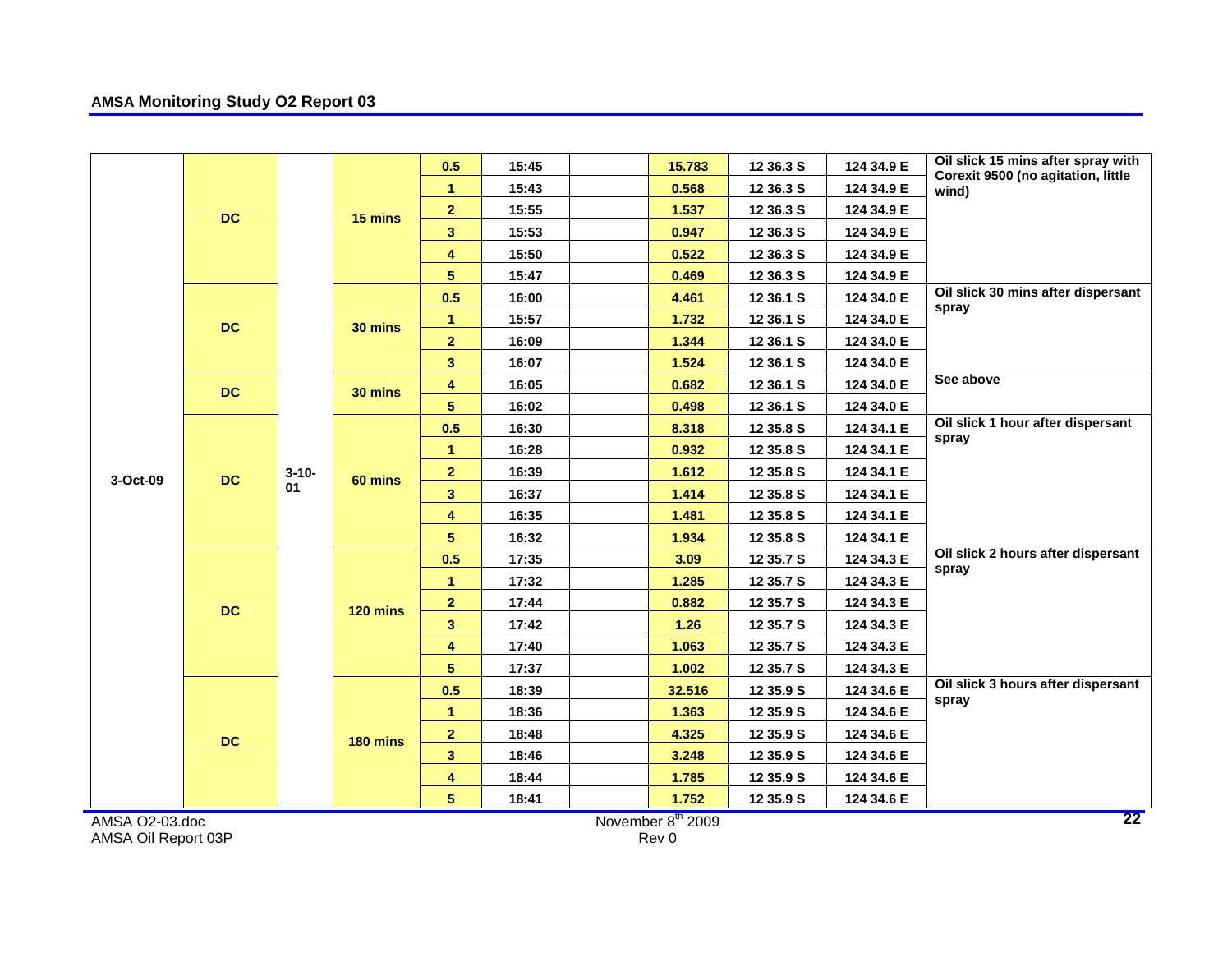|                          |              |                  |                | 0.5                     | 13:12 | 0.71      | 12 34.5 S  | 124 34.3 E | Mainly sheen, some particles |  |
|--------------------------|--------------|------------------|----------------|-------------------------|-------|-----------|------------|------------|------------------------------|--|
|                          |              |                  |                | 1                       | 13:10 | 0.042     | 12 34.5 S  | 124 34.3 E |                              |  |
|                          |              | $3 - 10 -$       |                | $\overline{2}$          | 13:22 | 0.023     | 12 34.5 S  | 124 34.3 E |                              |  |
|                          | $\mathbf{o}$ | 02               |                | $\mathbf{3}$            | 13:19 | 0.04      | 12 34.5 S  | 124 34.3 E |                              |  |
|                          |              |                  |                | 4                       | 13:17 | 0.018     | 12 34.5 S  | 124 34.3 E |                              |  |
|                          |              |                  |                | $\overline{5}$          | 13:15 | $-0.013$  | 12 34.5 S  | 124 34.3 E |                              |  |
|                          |              |                  |                | 0.5                     | 13:39 | 0.51      | 12 34.4 S  | 124 34.7 E | Thin brown/yellow slick      |  |
|                          | $\mathbf{o}$ |                  |                | 1                       | 13:35 | 0.189     | 12 34.4 S  | 124 34.7 E |                              |  |
|                          | $\mathbf{o}$ | $3 - 10 -$       |                | $\overline{\mathbf{2}}$ | 13:50 | 0.163     | 12 34.4 S  | 124 34.7 E |                              |  |
|                          |              | 03               |                | $\overline{\mathbf{3}}$ | 13:47 | 0.08      | 12 34.4 S  | 124 34.7 E | Thin brown/yellow slick      |  |
|                          |              |                  |                | $\overline{\mathbf{4}}$ | 13:45 | 0.112     | 12 34.4 S  | 124 34.7 E |                              |  |
| 3-Oct-09<br>$\mathbf{o}$ |              |                  | $\overline{5}$ | 13:42                   | 0.062 | 12 34.4 S | 124 34.7 E |            |                              |  |
|                          |              |                  |                | 0.5                     | 11:10 | 0.05      | 12 29.8 S  | 124 35.2 E | Mainly sheen, some particles |  |
|                          |              |                  |                | $\mathbf{1}$            | 11:06 | 0.017     | 12 29.8 S  | 124 35.2 E |                              |  |
|                          |              | $3 - 10 -$       |                | $\overline{2}$          | 11:20 | 0.033     | 12 29.8 S  | 124 35.2 E |                              |  |
|                          |              | 04               |                | $\mathbf{3}$            | 11:18 | 0.026     | 12 29.8 S  | 124 35.2 E |                              |  |
|                          |              |                  |                |                         | 4     | 11:15     | 0.016      | 12 29.8 S  | 124 35.2 E                   |  |
|                          |              |                  |                | $\overline{5}$          | 11:13 | 0.005     |            | 124 35.2 E |                              |  |
|                          |              |                  |                | 0.5                     | 12:20 | 0.069     | 12 29.8 S  | 124 34.8 E | Mainly sheen, some particles |  |
|                          |              |                  |                |                         |       | 0.081     | 12 32.2 S  |            |                              |  |
|                          |              |                  |                | $\mathbf{1}$            | 12:17 |           | 12 32.2 S  | 124 34.8 E |                              |  |
|                          | $\circ$      | $3 - 10 -$<br>05 |                | $\overline{\mathbf{2}}$ | 12:30 | 0.076     | 12 32.2 S  | 124 34.8 E |                              |  |
|                          |              |                  |                | $\overline{\mathbf{3}}$ | 12:27 | 0.064     | 12 32.2 S  | 124 34.8 E |                              |  |
|                          |              |                  |                | $\overline{\mathbf{4}}$ | 12:25 | 0.011     | 12 32.2 S  | 124 34.8 E |                              |  |
|                          |              |                  |                | $5\phantom{.0}$         | 12:22 | 0.027     | 12 32.2 S  | 124 34.8 E | White fine particles         |  |
|                          | $\mathbf{o}$ |                  |                | 0.5                     | 9:03  | 0.833     | 12 24.4 S  | 124 36.5 E |                              |  |
|                          |              |                  |                | 1                       | 9:16  | 0.016     | 12 24.4 S  | 124 36.5 E |                              |  |
|                          |              | $3 - 10 -$<br>06 |                | $\overline{2}$          | 9:13  | 0.025     | 12 24.4 S  | 124 36.5 E |                              |  |
|                          |              |                  |                | $\mathbf{3}$            | 9:11  | $-0.012$  | 12 24.4 S  | 124 36.5 E |                              |  |
|                          |              |                  |                | 4                       | 9:09  | 0.029     | 12 24.4 S  | 124 36.5 E |                              |  |
|                          |              |                  |                | $5\phantom{.0}$         | 9:06  | $-0.003$  | 12 24.4 S  | 124 36.5 E |                              |  |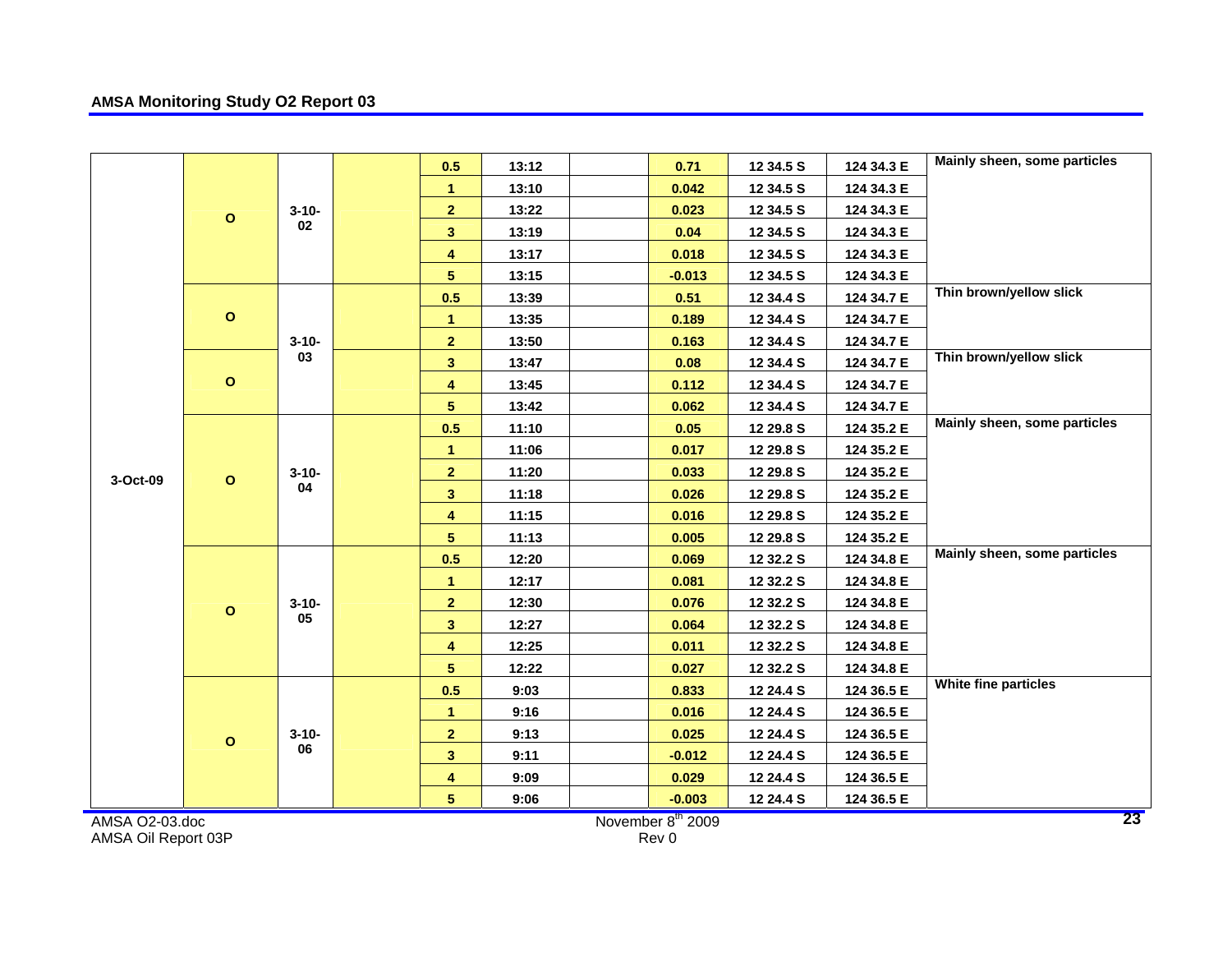|                     |              |                  |         | 0.5                     | 9:44  | 0.06                          | 12 26.8 S | 124 35.8 E | White fine particles                                             |
|---------------------|--------------|------------------|---------|-------------------------|-------|-------------------------------|-----------|------------|------------------------------------------------------------------|
|                     |              |                  |         | $\mathbf{1}$            | 9:42  | 0.06                          | 12 26.8 S | 124 35.8 E |                                                                  |
|                     |              | $3 - 10 -$       |         | $\overline{2}$          | 9:55  | 0.011                         | 12 26.8 S | 124 35.8 E |                                                                  |
|                     | $\mathbf{o}$ | 07               |         | 3 <sup>1</sup>          | 9:52  | 0.028                         | 12 26.8 S | 124 35.8 E |                                                                  |
|                     |              |                  |         |                         |       |                               |           |            |                                                                  |
|                     |              |                  |         | 4                       | 9:50  | 0.032                         | 12 26.8 S | 124 35.8 E |                                                                  |
| 3-Oct-09            |              |                  |         | 5                       | 9:47  | 0.009                         | 12 26.8 S | 124 35.8 E | White fine particles                                             |
|                     |              |                  |         | 0.5                     | 8:28  | 0.405                         | 12 22.9 S | 124 36.9 E |                                                                  |
|                     |              | $3 - 10 -$<br>08 |         | $\mathbf{1}$            | 8:42  | 0.046                         | 12 22.9 S | 124 36.9 E |                                                                  |
|                     | $\mathbf{o}$ |                  |         | $\overline{2}$          | 8:40  | 0.049                         | 12 22.9 S | 124 36.9 E |                                                                  |
|                     |              |                  |         | 3 <sup>1</sup>          | 8:37  | 0.028                         | 12 22.9 S | 124 36.9 E |                                                                  |
|                     |              |                  |         | 4                       | 8:34  | 0.025                         | 12 22.9 S | 124 36.9 E |                                                                  |
|                     |              |                  |         | 5 <sup>5</sup>          | 8:31  | 0.019                         | 12 22.9 S | 124 36.9 E | Untreated oil slick (pre-spray)                                  |
|                     |              |                  |         | 0.5                     | 10:55 | 0.593                         | 12 45.4 S | 124 33.5 E |                                                                  |
|                     |              |                  |         | 1                       | 10:52 | 0.177                         | 12 45.4 S | 124 33.5 E |                                                                  |
|                     | $\mathbf{o}$ |                  | 0 mins  | $\overline{2}$          | 10:50 | 0.131                         | 12 45.4 S | 124 33.5 E |                                                                  |
|                     |              |                  |         | 3 <sup>1</sup>          | 10:48 | 0.123                         | 12 45.4 S | 124 33.5 E |                                                                  |
|                     |              | $1 - 10 -$       |         | 5                       | 10:45 | 0.13                          | 12 45.4 S | 124 33.5 E |                                                                  |
|                     |              | 01               |         | 0.5                     | 11:13 | 1.025                         | 12 45.3 S | 124 33.7 E | Treated oil slick (post spray)<br>with Tergo. No agitation, calm |
| 1-Oct-09            |              |                  | 30 mins | 1                       | 11:18 | 1.857                         | 12 45.3 S | 124 33.7 E | weather.                                                         |
|                     | DT           |                  |         | $\overline{2}$          | 11:20 | 0.237                         | 12 45.3 S | 124 33.7 E |                                                                  |
|                     |              |                  |         | $\overline{\mathbf{3}}$ | 11:23 | 0.217                         | 12 45.3 S | 124 33.7 E |                                                                  |
|                     |              |                  |         | 5 <sup>5</sup>          | 11:26 | 0.148                         | 12 45.3 S | 124 33.7 E |                                                                  |
|                     |              |                  |         | 1                       | 15:40 | 0.761                         | 12 42.4 S | 124 33.8 E | <b>Untreated oil slick</b>                                       |
|                     | $\mathbf{o}$ | $1 - 10 -$<br>02 | N/A     | $\overline{2}$          | 15:42 | 0.201                         | 12 42.4 S | 124 33.8 E |                                                                  |
|                     |              |                  |         | 3 <sup>1</sup>          | 15:44 | 0.202                         | 12 42.4 S | 124 33.8 E |                                                                  |
|                     |              |                  |         | 0.5                     | 17:35 | 0.213                         | 12 36.2 S | 126 49.6 E | Reading taken under algae like                                   |
|                     |              |                  |         | $\mathbf{1}$            | 17:32 | 0.348                         | 12 36.2 S | 126 49.6 E | slick                                                            |
| 30-Sep-09           | $\mathsf{U}$ | 30-09-<br>01     | N/A     | $\overline{2}$          | 17:29 | 0.195                         | 12 36.2 S | 126 49.6 E |                                                                  |
|                     |              |                  |         | 3 <sup>1</sup>          | 17:27 | 0.182                         | 12 36.2 S | 126 49.6 E |                                                                  |
|                     |              |                  |         | 5 <sup>1</sup>          | 17:24 | 0.186                         | 12 36.2 S | 126 49.6 E |                                                                  |
| AMSA O2-03.doc      |              |                  |         |                         |       | November 8 <sup>th</sup> 2009 |           |            | 24                                                               |
| AMSA Oil Report 03P |              |                  |         |                         |       | Rev 0                         |           |            |                                                                  |